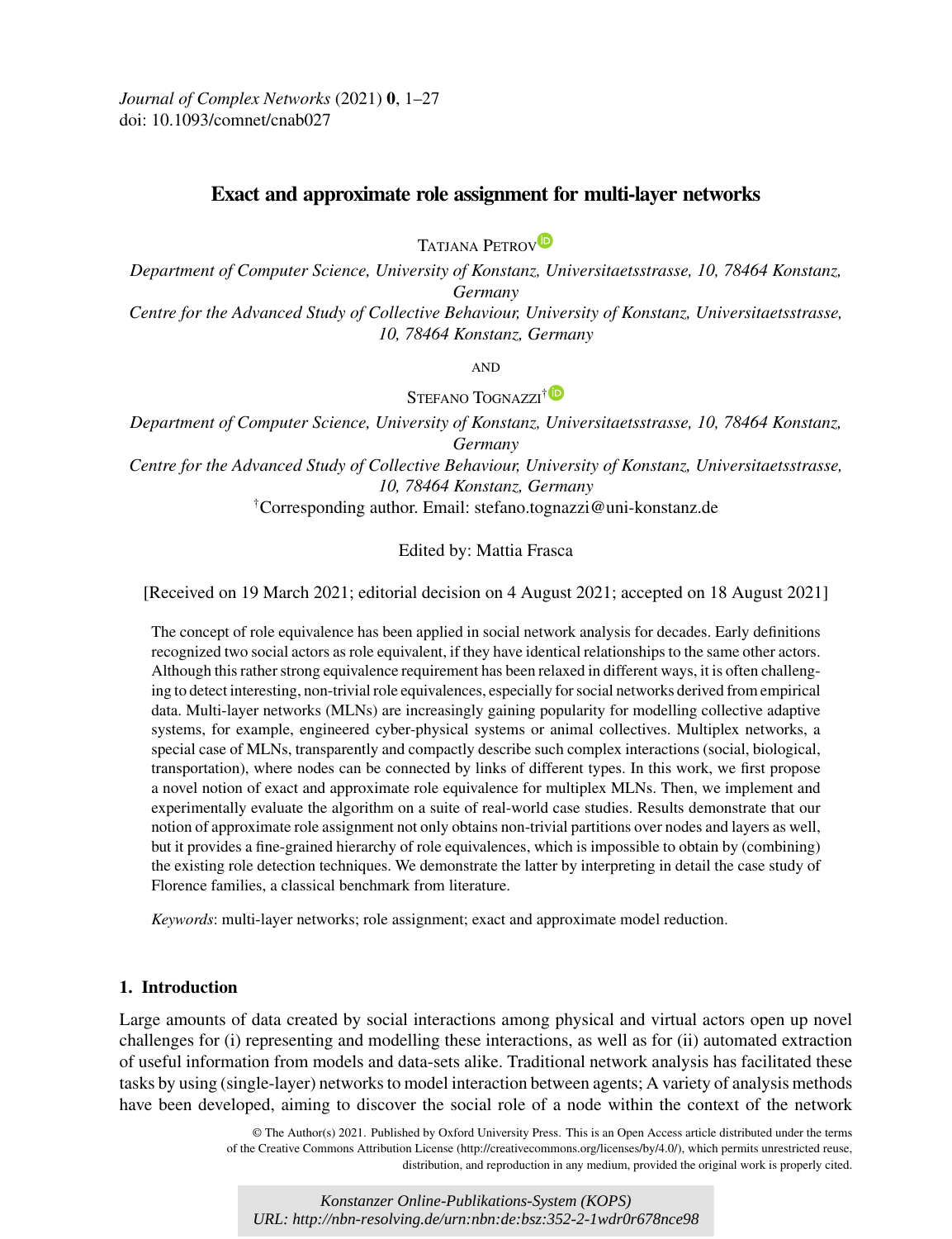[\[1](#page-21-0), [2](#page-21-0)], the network's structural properties [\[3\]](#page-21-0), the relative importance of a node with respect to the rest of the network [\[4–6](#page-21-0)], the emergence of different communities (or clusters) [\[7–9\]](#page-21-0). However, all these techniques are applicable to single-layer networks, which allow to describe only one type of interaction between agents. In many real-world scenarios, relations among individuals have multiple facets, and it is often advantageous to represent the data by a multiplex network [\[10\]](#page-21-0). A multiplex network is a special case of multi-layer network (MLNs) [\[11\]](#page-21-0), where the same set of nodes is connected through different interaction *types* (colours), each type (colour) visible at a different *layer*. Multiplex networks were shown useful to model a variety of real-world scenarios, including physical and virtual social interactions [\[12](#page-21-0)], infection spreading processes [\[13](#page-21-0)], biological interactions [\[14,](#page-21-0) [15\]](#page-21-0) and transportation networks [\[16,](#page-21-0) [17](#page-21-0)]. For instance, human users of online social networks can both interact and share information either in the real-world and/or using a variety of online social networks [\[12\]](#page-21-0). Animals belonging to the same collective (herd, fish school, etc.) can relate to each other differently through different activities such as grooming, social aggregation, foraging, as shown for baboons [\[18](#page-21-0), [19](#page-21-0)], dolphins [\[20](#page-21-0)] and birds [\[21](#page-22-0)]. Two locations in a transportation network can be connected by different means of transportation [\[17\]](#page-21-0).

Multiplex networks have a richer structure than single-layer networks, and carrying over the theory and analysis from classical network analysis to Multiplex MLNs is desirable but non-trivial. Many of the concepts and algorithms do not naturally translate to multiplex networks, since the interpretation of nodes and layers may differ across application domains. Notable efforts have been done for community detection algorithms [\[22\]](#page-22-0).

In this work, we focus on centrality notions for multiplex MLNs (i.e. the importance of a node in the network) and, more specifically, on role equivalence (the detection of social roles of individuals [\[23–26](#page-22-0)]). It is known that role discovery in single layer networks has points in common with centrality measures [\[1](#page-21-0)], bisimulation notions [\[27](#page-22-0)], equitable partitions and graph isomorphism [\[28,](#page-22-0) [29\]](#page-22-0). For instance: regular equivalence, which is one of the simplest form of role equivalence, can be related to bisimulation [\[27](#page-22-0)]. Exact role assignment, instead, is shown to share properties with centrality measures, equitable partitions and efficient model reduction techniques for dynamical systems [\[30\]](#page-22-0).

One of the main challenges for algorithmic role discovery is that the existing notions usually discover trivial partitions. A notion based on strong equivalence criterion typically leads to a trivial result in which each node has a role of his own. On the other hand, a notion with weaker requirements leads to a trivial partition in which all the nodes collapse in a single role.

The contributions of this paper are following. First, we propose a novel notion of exact role assignment to multiplex MLNs, based on an extension of eigenvector centrality and on backward differential equivalence, an efficient model reduction technique for dynamical systems. This approach offers multiple advantages: the proposed extension of eigenvector centrality simultaneously takes into account nodes and layers, different to many of the related works, for example, for community detection [\[22\]](#page-22-0) or aggregation [\[31\]](#page-22-0), which focus on either nodes or layers separately. The algorithm for detecting exact role equivalence relies on a polynomial algorithm based on Paige-Tarjan celebrated partition-refinement technique. However, as mentioned above, in real-world cases which rarely exhibit symmetries, this algorithm often does not provide partitions useful in practice.

Our second contribution is a novel notion of approximate role assignment for multiplex MLNs, inspired by an approximate version of backward differential equivalence. The respective algorithm for detecting the approximate role equivalence is NP-hard; however, it allows us to trade-off the run-time complexity for the benefit of obtaining a fine-grained hierarchy of role-equivalences. Finally, we implement and experimentally evaluate the algorithm on a suite of real-world case studies. Results confirm that our notion of approximate role assignment not only obtains non-trivial partitions over nodes and layers alike, but it provides a fine-grained hierarchy of role equivalences, which is impossible to obtain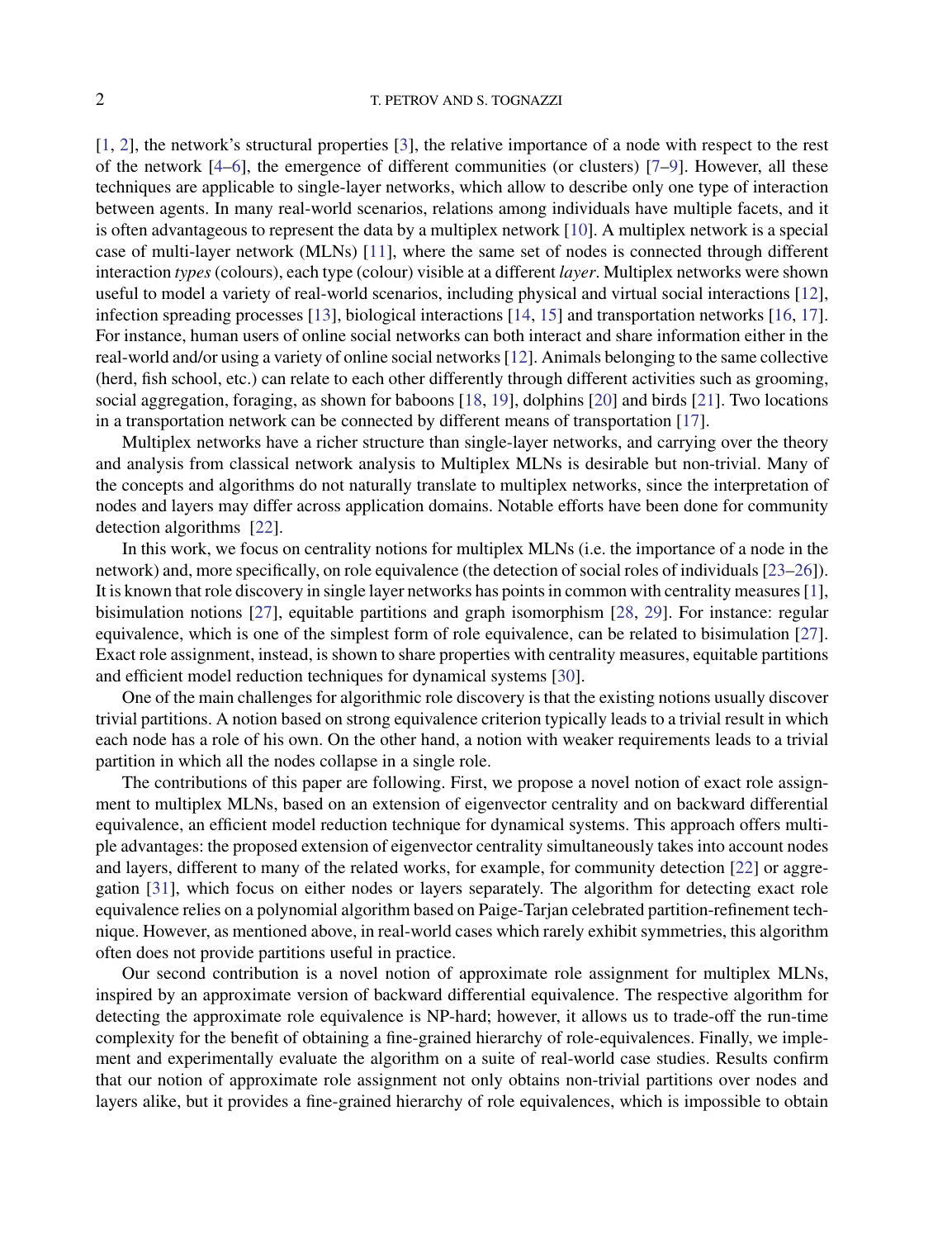<span id="page-2-0"></span>by (combining) the existing role detection techniques. We demonstrate the latter by interpreting in detail the case study of Florence families, a classical benchmark from literature.

## **Paper outline**

Section 2 reviews the background notions, while Section [3](#page-8-0) introduces the novel exact and approximate role assignment for multiplex MLNs. Section [4](#page-10-0) provides an overview of the implementation and the results of our experimental evaluation on real-world multiplex MLNs. Section [5](#page-14-0) presents a case-study on the Florence dataset. In Section [6,](#page-19-0) we discuss and compare the proposed notion with other notions from the literature. Section [7](#page-20-0) concludes the article.

# **2. Background**

In this section, we provide an overview of the notions that will be used throughout the article: single- and MLNs, role equivalence for single-layer networks, eigenvector centrality measures for MLNs and exact and approximate model reduction techniques based on backward differential equivalence (BDE).

**Notation.** Throughout this work, when clear from context, we will use  $x_i$  both to denote the *i*-th element of vector *x* or the value of the map  $x(i)$  (following Definition [2.3\)](#page-3-0). For a partition  $H$  over a variable set  $V_p \subseteq \{x_1, x_2, \ldots\}$ , induced by an equivalence relation  $\sim_{\mathcal{H}} \subseteq V_p \times V_p$ , we will denote elements of a partition class  $H \in \mathcal{H}$  by  $x_{H,1}, x_{H,2}, \ldots, x_{H,|H|}$ . We denote by  $\|\cdot\|_1$  the 1-norm. We will denote with  $V_N = \{1, \ldots, N\}$ ,  $V_L = \{1, \ldots, L\}$  the set of nodes and layers, respectively. We will assume  $N > 0$  and  $L > 1$  (MLNs with  $L = 1$  are a special case that corresponds with traditional single-layer networks). Vectors will be assumed to be written in column notation.

### 2.1 *Role assignment in single layer networks*

The problem of discovering the role of each node in a network has been studied in different fields and many notions of *role equivalence* have been given. Regular equivalence, one of the first notions of role assignment, is an attempt to capture the sociological notion of a relational or structural role. Two nodes are said to play the same role (i.e. are regularly equivalent) if they have ties to the same roles. Regular equivalence is the weakest form of similarity between nodes and it has been shown in [\[27\]](#page-22-0) that it can be related to the concept of bisimulation. Many variants of regular equivalence have been defined in the literature. In this work, we will focus on the definition of *exact role assignment* on undirected graphs introduced in [\[1](#page-21-0), [32](#page-22-0)].

DEFINITION 2.1 Given a undirected and unweighted graph (single-layer network)  $G = (V, E)$  where *V*  $\neq$  ∅ denotes the set of nodes and *E* ∈ *V* × *V* denotes the set of edges. Let *A* ∈ {0, 1}<sup>*V*×*V*</sup> symmetric adjacency matrix be the adjacency matrix of *G* and  $i \in V$ , let  $N(i)$  denote the neighbours of *i*, that is *N*(*i*) := {*j* ∈ *V* | (*i*, *j*) ∈ *E*}. A surjective mapping *r* : *V* →  $\hat{V}$  with  $\hat{V} \subseteq V$  is an exact role assignment if, for all  $i, j \in V$ 

$$
r(i) = r(j) \Rightarrow r(N(i)) = r(N(j))
$$

where the last equation is an equation of multi-sets, that is, vertices, that have the same role, must have the same number of each of the other roles in their neighbourhoods.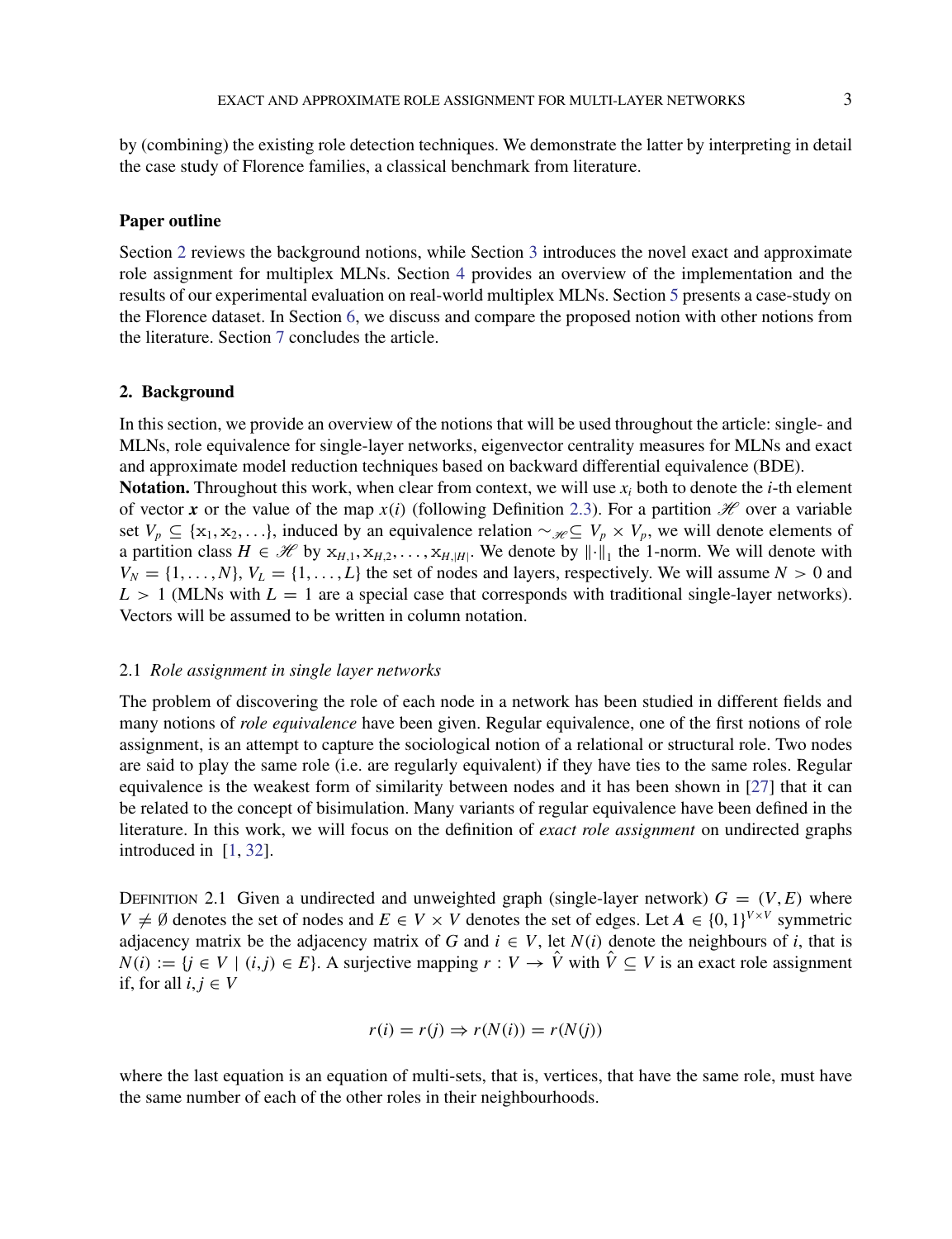# <span id="page-3-0"></span>2.2 *Multiplex MLNs*

In this article, we will work with a generalization of networks called *multiplex networks* or *edge-colouredgraphs*, which are useful for simultaneously representing different kinds of relationships over the same set of nodes [\[10](#page-21-0)]. This article will focus on undirected multiplex networks.

Definition 2.2 A *multiplex network* with *N* nodes and *L* layers is an ordered collection of *L* undirected graphs over the same set of nodes:

$$
\mathscr{G} = \{G^{(l)} = (V_N, E^{(l)})\}_{l \in V_L},
$$

where  $E^{(l)}: V_N \times V_N \to \mathbb{R}_{\geq 0}$  are the edges on layer  $l \in V_L$ . For every layer *l*, we denote the nonnegative adjacency matrix of the graph  $G^{(l)}$  by  $\mathbf{A}^{(l)} = (A_{ij}^{(l)}) \in \mathbb{R}_{\geq 0}^{N \times N}$ . Then, the multiplex network can be represented by a 3rd-order *adjacency tensor*:

$$
\mathscr{A} = (\mathscr{A}_{ijl}) \in \mathbb{R}_{\geq 0}^{N \times N \times L}
$$
, such that  $\mathscr{A}_{ijl} := A_{ij}^{(l)} = E^{(l)}(i,j)$ ,

that is,  $\mathcal{A}_{ii}$  represents the presence of an edge between nodes *i* and *j* on layer *l*. Throughout this work, we will consider unweighted networks unless stated otherwise.

#### 2.3 *Centrality and versatility measures*

Historically, centrality measures have been used to identify which nodes in a network should be considered important. In this work, we start from *eigenvector centrality* on single-layered networks based on the following definition given in [\[26](#page-22-0)]:

DEFINITION 2.3 *Eigenvector centrality*  $x : V_N \to \mathbb{R}_{\geq 0}$  maps each node to the weighted sum of eigenvector centralities of all nodes directly reachable from it: for  $i \in V_N$ ,  $x(i) = \frac{1}{\lambda} \sum_{j \in V_N} A_{ij}x(j)$ , where  $\frac{1}{\lambda}$  is some positive constant. In vector notation, the eigenvector centrality vector  $x \in \mathbb{R}_{\geq 0}^N$  is such that  $Ax = \lambda x$ , that is, *x* is the right eigenvector wrt. the adjacency matrix *A*.

Many extensions of centrality measures have been proposed for multiplex MLNs [\[23–25](#page-22-0), [33,](#page-22-0) [34](#page-22-0)] and they are often referred as *versatility measures* because they tend to highlight nodes that play an important (central) role simultaneously across layers. In this article, we will use one possible extension of eigenvector centrality for multiplex MLNs, proposed in [\[26\]](#page-22-0). The authors propose a 2-map, *f-eigenvector centrality*, in which the first component of the map  $x \in \mathbb{R}^N$  represents the centrality associated to the *nodes*, while the second component  $t \in \mathbb{R}^L$  is the centrality associated to the *layers*.

DEFINITION 2.4 ([\[26](#page-22-0)]) Let  $\mathscr{A} \in \mathbb{R}_{\geq 0}^{N \times N \times L}$  be the adjacency tensor of a multiplex MLN with undirected layers (i.e. each layer is an undirected graph), and let  $\alpha, \beta > 0$  be such that  $\frac{2}{\beta} < (\alpha - 1)^1$ . Then, define  $f = (f_1, f_2) : \mathbb{R}_{\geq 0}^N \times \mathbb{R}_{\geq 0}^L \to \mathbb{R}_{\geq 0}^N \times \mathbb{R}_{\geq 0}^L$  as follows:

$$
f_1(\mathbf{x}, t)_i = \left(\sum_{j=1}^N \sum_{l=1}^L A_{ijl} x_j t_l\right)^{\frac{1}{\alpha}} \text{ for } i \in V_N,
$$

<sup>&</sup>lt;sup>1</sup> We refer the interested reader to the original reference, for a discussion on the choice of  $\alpha$  and  $\beta$ .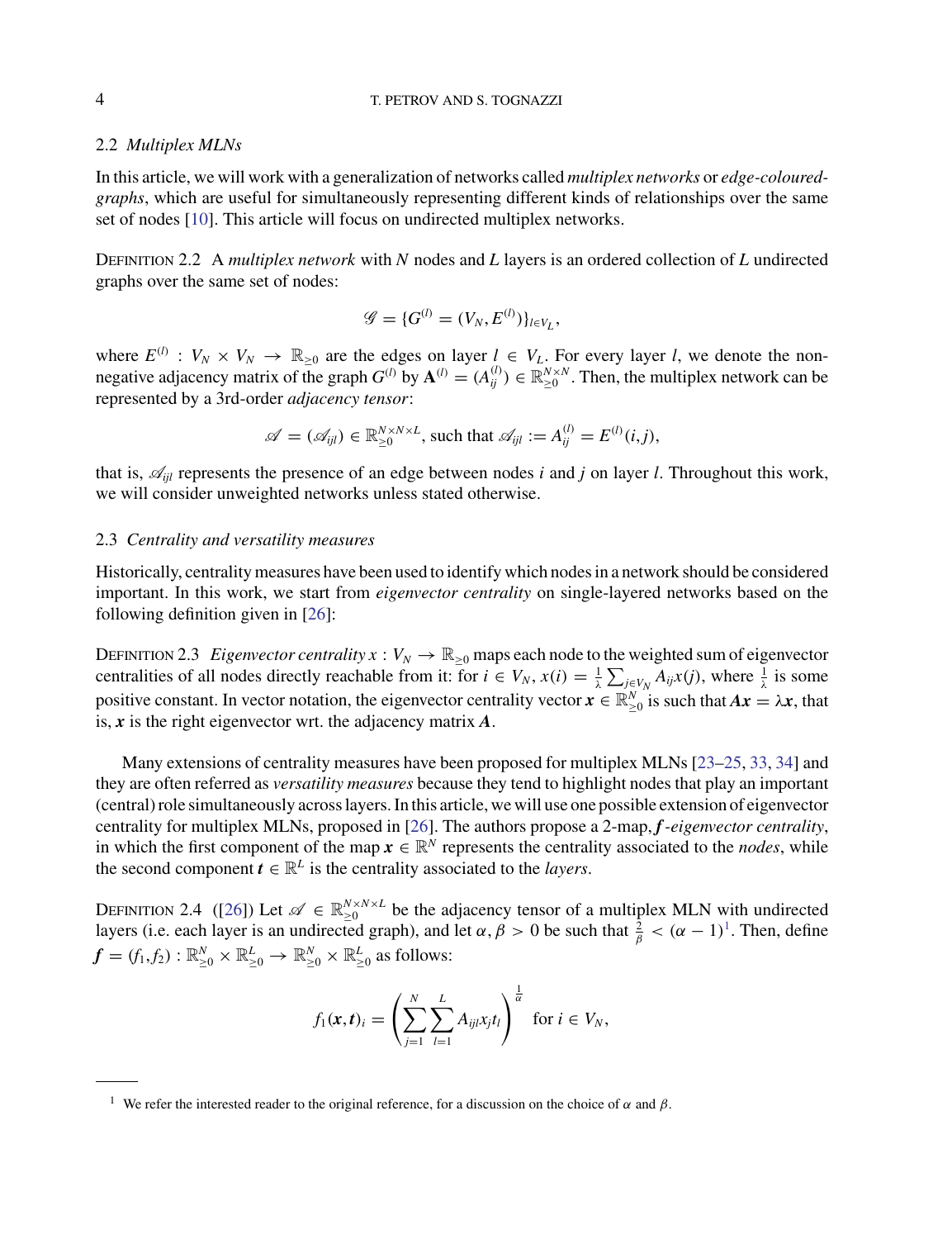$$
f_2(\mathbf{x},t)_l = \left(\sum_{i=1}^N \sum_{j=1}^N A_{ijl} x_i x_j\right)^{\frac{1}{\beta}} \text{ for } l \in V_L.
$$

<span id="page-4-0"></span>In the case of single layer networks a power iteration scheme is used to calculate the centrality defined in Definition [2.3.](#page-3-0) Similarly, a power iteration scheme for computing *f*-centrality is desired. Throughout the rest of the work, we will use a normalized version of *f*-mapping, denoted by *g*:

$$
g(x,t) = \left(\frac{f_1(x,t)}{\left\|f_1(x,t)\right\|_1}, \frac{f_2(x,t)}{\left\|f_2(x,t)\right\|_1}\right)
$$

We now restate a result from [\[26](#page-22-0)], that, for a given MLN with undirected layers, *f*-centrality is well-defined and it can be computed as a limit of a power iterative sequence.

Theorem 2.5 ([\[26\]](#page-22-0)) There exists a unique, non-negative fixed point of the mapping *g*. Moreover, this fixed point, denoted by  $(x^*, t^*) \in \mathbb{R}_{\geq 0}^N \times \mathbb{R}_{\geq 0}^L$ , is a limit of the following iterative scheme <sup>2</sup>:

$$
(\mathbf{x}^{(k)}, \mathbf{t}^{(k)}) = \mathbf{g}(\mathbf{x}^{(k-1)}, \mathbf{t}^{(k-1)}) \text{ for } k \ge 1
$$
 (2.1)

$$
(\mathbf{x}^{(0)}, \mathbf{t}^{(0)}) = (\mathbb{1}^N, \mathbb{1}^L) \tag{2.2}
$$

Notice that, from the definition of *g*, independently of  $k \ge 0$ , it holds that  $\|\mathbf{x}^{(k)}\|_1 = \|\mathbf{t}^{(k)}\|_1 = 1$ , including the limit value  $(x^*, t^*)$ .

#### 2.4 *Backward differential equivalence*

BDE is a model reduction technique for dynamical systems [\[35](#page-22-0), [36](#page-22-0)]. In this work, we will focus on polynomial initial value problems (PIVP) which are a class of ordinary differential equations (ODEs). In general, PIVP are defined by the ODEs  $x'_i = q_i$ ,  $1 \le i \le n$  where  $q_i$  is a multivariate polynomial over the set of variables  $\mathscr{S} = \{x_1, \ldots, x_n\}$ . Variables that have the same ODE solution whenever they are given the same initial assignment are called *exact fluid lumpable*. BDE is a characterization for the condition of being exact fluid lumpable (i.e. BDE groups variables which are exact fluid lumpable). Finding the (largest) BDE amounts to finding the coarsest partition over the variable set, which ensures that the semantic criterion is met. This criterion allows to construct a smaller PIVP, using only one representative variable from each partition class. The reduction algorithms proposed in [\[35,](#page-22-0) [36\]](#page-22-0) are only syntactically manipulating the ODEs, and they are of polynomial complexity in the number of variables of the program.

DEFINITION 2.6 We call 
$$
\mathbf{x} \in \mathbb{R}_{\geq 0}^{|V_p|}
$$
 constant on  $\mathcal{H}$  if for all  $H \in \mathcal{H}$  and all  $x_i, x_j \in H$ , it holds that  $x_i = x_j$ .

DEFINITION 2.7 Let *p* be an PIVP and  $\mathcal{H}$  a partition over the variable set  $V_p$ . Then, the PIVP *p* is *exact fluid lumpable wrt. partition*  $\mathcal{H}$ , if  $\mathbf{x}(t)$  is constant on  $\mathcal{H}$  for all  $t \geq 0$ , whenever  $\mathbf{x}_0$  is constant on  $\mathcal{H}$ . We denote the solution of the PIVP at time *t* with  $x(t)$ . Then, we will call  $\mathcal{H}$  a *BDE partition* of  $V_p$ .

<sup>&</sup>lt;sup>2</sup> We refer the interested reader to the original reference, for a discussion on the error and rate of convergence.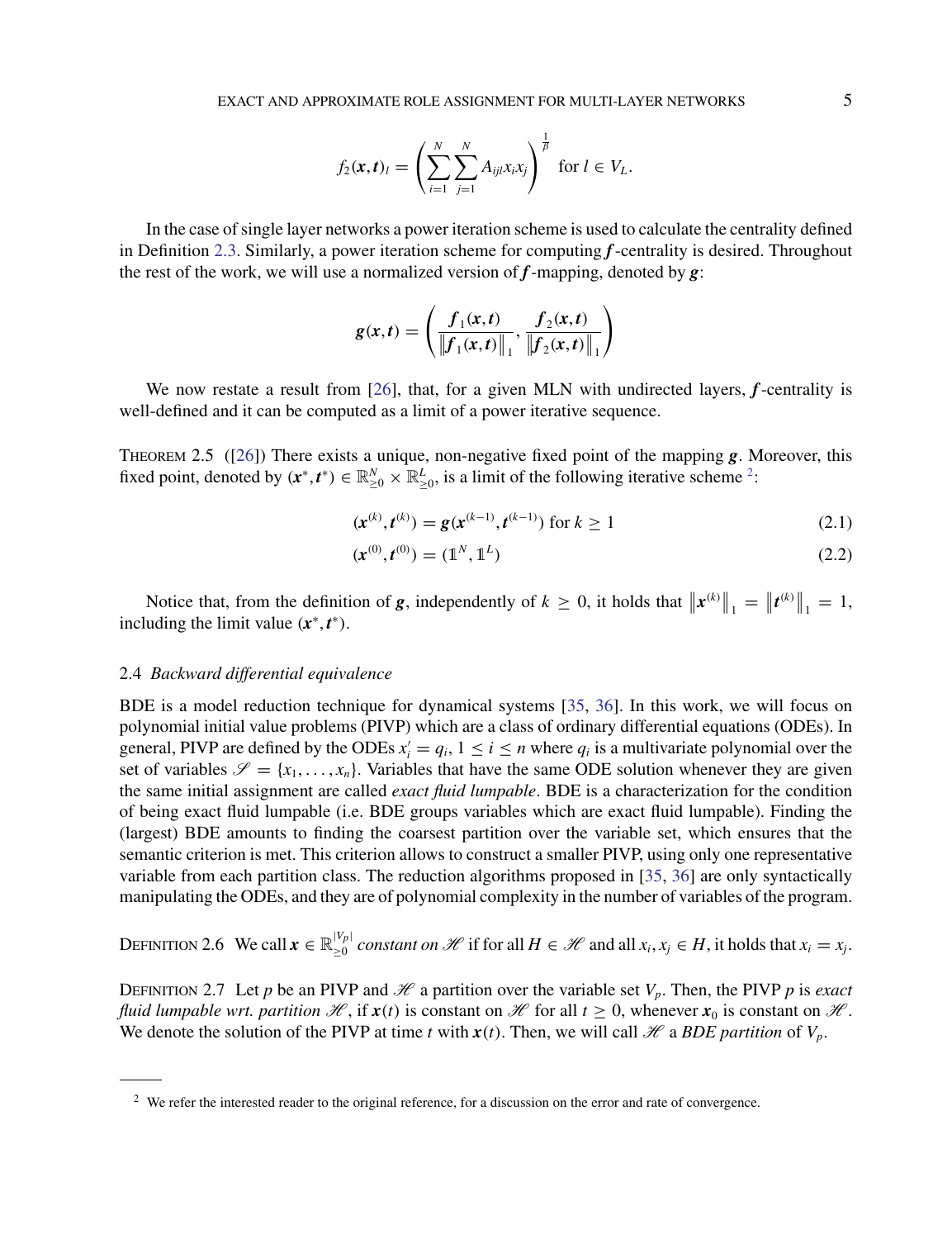<span id="page-5-0"></span>Following [\[35](#page-22-0)], the coarsest BDE partition can be computed in polynomial time complexity, for any PIVP which corresponds to a set of chemical reactions with mass-action kinetics.

Originally designed for reducing ODEs, BDE techniques have also been applied for reducing single-layer networks [\[30](#page-22-0)], continuous-time Markov chains (CTMCs) [\[36\]](#page-22-0) and differential algebraic equations [\[37](#page-22-0)]. In particular, in [\[30\]](#page-22-0), a property-preserving exact model reduction algorithm for networks is shown. The given network is first transformed into a PIVP, and then a BDE reduction ensuring exact fluid lumpability is applied. We restate a Theorem showing that BDE reduction also preserves the measure of eigenvector centrality. Throughout the rest of the work, to avoid ambiguity, we will denote with  $x_i$  and  $t_l$  the variables associated to the centrality iterative scheme and with  $x_i$  and  $t_i$  the variables of the PIVP.

THEOREM 2.8 [\[30\]](#page-22-0) Given a graph  $G = (V_N, E)$  with adjacency matrix A, let  $p_G$  be the PIVP over the set of variables  $V_N$ :

$$
\mathbf{x}'_i = \sum_{1 \le j \le n} A_{ij} \cdot \mathbf{x}_j \;, \text{ for all } i \in V_N.
$$

Let  $x_i^*$  denote the eigenvector centrality of node *i*. Then, H is a BDE of  $p_G$  if and only if, for all  $H \in \mathcal{H}$ and for all  $x_i, x_j \in H$ , it holds that  $x_i^* = x_j^*$ .

In words, the transformation from network to PIVP is such that the equation for the derivative of variable  $x_i$  is the weighted sum of its direct (outgoing) edges.<sup>3</sup> So, the key idea in the transformation from the network to an PIVP is that the equations in the PIVP exactly match the iterative scheme for computing the centrality measure of interest. Notice that the obtained PIVP contains only linear transformations over its variables. The following result allows one to express exact role assignment as a BDE.

THEOREM 2.9 Given a symmetric adjacency matrix  $A \in \{0, 1\}^{V \times V}$  and a partition H of *V*, set  $r(i) = \hat{i}_H$ when  $i \in H$  for  $H \in \mathcal{H}$  (i.e.  $\hat{i}_H$  is the representative of block *H*).

• *r* is an exact role assignment if and only if for all  $H, H' \in \mathcal{H}$  and  $i, j \in H$ , it holds that  $\sum_{k \in H'} A_{ik} =$  $\sum_{k\in H'}A_{jk}$ .

THEOREM 2.10 Let  $A \in \mathbb{R}^{V \times V}$  (in particular, A may have negative entries) and H a partition of V.

- (1) H is a BDE of  $x^{(k+1)} = Ax^{(k)}$  if and only if, for all  $H, H' \in \mathcal{H}$  and  $i, j \in H$ , it holds that  $\sum_{k \in H'} A_{ik} = \sum_{k \in H'} A_{jk}$ .
- (2) In the case when *A* is an adjacency matrix of an undirected graph,  $\mathcal{H}$  is a BDE of  $\mathbf{x}^{(k+1)} = A\mathbf{x}^{(k)}$  if and only if, for all  $H, H' \in \mathcal{H}$  and  $i, j \in H$ , it holds that  $\sum_{k \in H'} A_{ik} = \sum_{k \in H'} A_{jk}$ .
- (3) In the case when *A* is an adjacency matrix of an undirected graph,  $\mathcal{H}$  is a BDE of  $\mathbf{x}^{(k+1)} = A\mathbf{x}^{(k)}$  if and only if  $\mathcal H$  is an exact role assignment.

*Proof.* see, [\[30](#page-22-0)] (Theorem 10)  $\Box$ 

Theorem 2.10 yields the following known result [\[1](#page-21-0), [30](#page-22-0)]:

<sup>&</sup>lt;sup>3</sup> in case of symmetric graphs, ingoing and outgoing edges will be indistinguishable and overall neighbours are accounted for.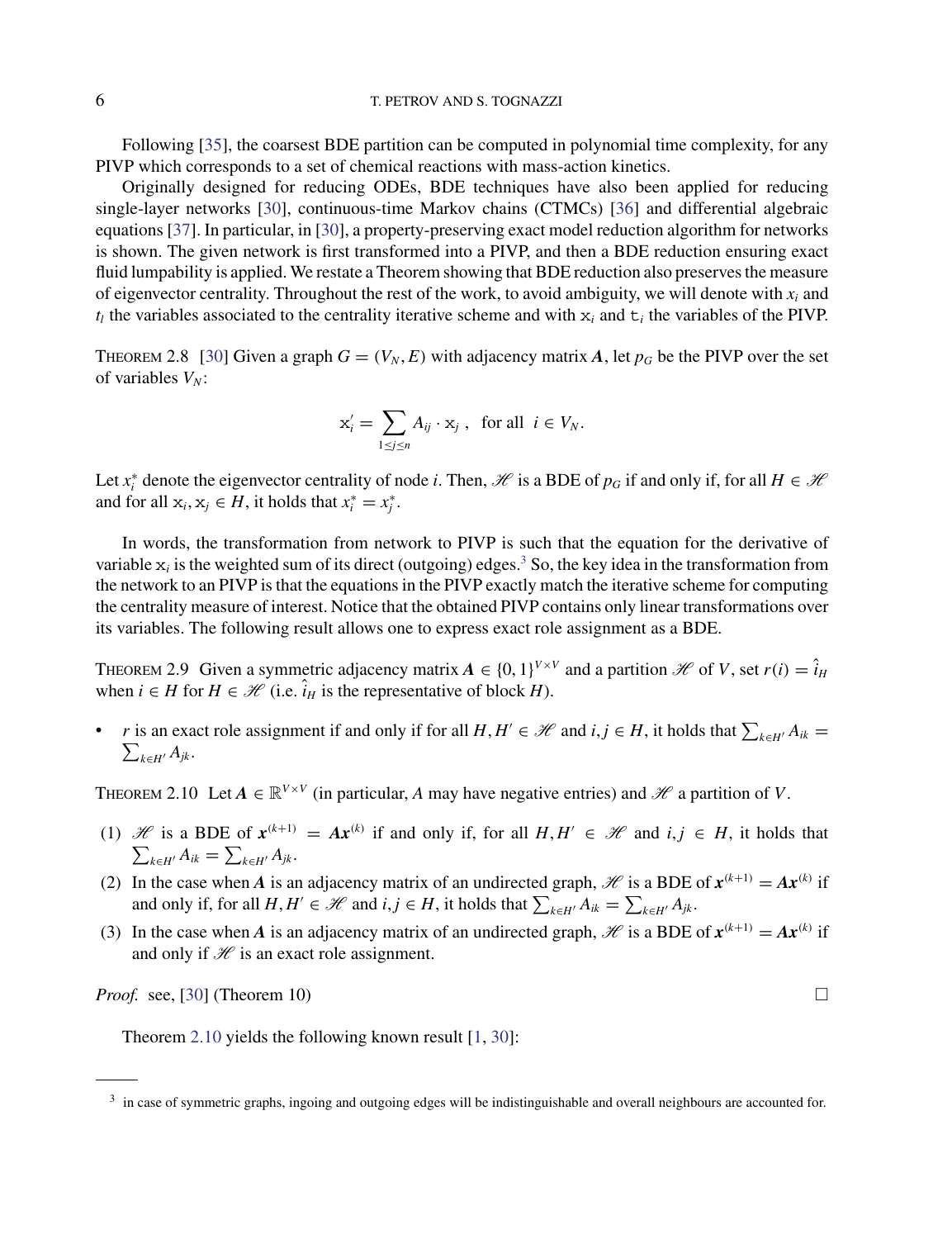<span id="page-6-0"></span>Corollary 2.1 Exact role assignment yields eigenvector centrality.

#### 2.5 *Approximate BDE*

In [\[38](#page-22-0)], the notion of  $\varepsilon$ -BDE has been introduced on PIVP and we shall discuss how these systems relate to the graphs that we are considering. Let  $\mathcal{V} = {\mathbf{x}_1, \dots, \mathbf{x}_n}$  be the set of variables of a PIVP defined be the ODEs  $\dot{x}_i = q_i$ ,  $1 \le i \le n$ , where  $q_i$  is a multivariate polynomial over  $\mathcal V$ . We can consider polynomials in the normal form  $x^{\alpha} = \prod_{x_i \in \mathcal{V}} x_i^{\alpha_{x_i}}$  where  $\alpha$  is a multi-index and the monomial  $x^{\alpha}$  appears in  $q_i$  at most once. For a polynomial  $q_i$  in normal form with variables in  $\mathcal V$ , let  $c(q_i, x^{\alpha})$  denote the coefficient of the monomial  $x^{\alpha}$ . Armed with this definition we can recast the definition of BDE as the following.

DEFINITION 2.11 Fix a PIVP, a partition H of V and write  $x_i \sim_{\mathcal{H}} x_j$  if all coefficients of the following polynomial are zero, where  $[x_i/x_j]$  denotes the variable substitution of  $x_i$  with  $x_i$ .  $x_{H/k}$  denotes the *k*-th element of block  $H'$  and  $x_{H'}$  denotes the representative of block  $H'$ .

$$
\mathscr{P}_{i,j}^{\mathscr{H}} = (q_i - q_j)[x_{H',1}/x_{H'}, \ldots, x_{H',|H'|}/x_{H'} : H' \in \mathscr{H}]
$$

that is, when

$$
\sum_{\alpha \in \mathbb{N}_0^{S'}} |c(\mathcal{P}_{ij}^{S\!\ell}, \mathbf{x}^{\alpha})| = 0
$$
\n(2.3)

A partition H is a BDE if  $\mathcal{H} = \mathcal{V}/(\sim_{\mathcal{H}}^* \cup \sim_{\mathcal{H}})$ , where  $\sim^*$  denotes the transitive closure of a relation ∼.

If we relax the constraint of the difference between the coefficients to be exactly zero and allow for a tolerance ε we obtain the definition of *approximate BDE*.

DEFINITION 2.12 Fix a PIVP, a partition  $\mathcal{H} = \{H_1, \ldots, H_m\}$  of  $\mathcal{V}$ , and  $\varepsilon \geq 0$ . We write  $x_i \sim_{\mathcal{H}\varepsilon} x_i$  if

$$
\sum_{\alpha \in \mathbb{N}_0^S} |c(\mathscr{P}_{i,j}^{\mathscr{H}}, \mathbf{x}^{\alpha})| \leq \varepsilon
$$

where  $\mathcal{P}_{ij}^{\mathcal{H}}$  is as in Definition 2.11. A partition  $\mathcal{H}$  is an  $\varepsilon$ -BDE if  $\mathcal{H} = \mathcal{V}/(\sim_{\mathcal{H},\varepsilon}^* \cap \sim_{\mathcal{H}})$ .

The following result from [\[38\]](#page-22-0) establishes the fact that the coarsest  $\varepsilon$ -BDE partition is unique. Discovering the coarsest  $\varepsilon$ -BDE partition is an NP-hard problem [\[38](#page-22-0)].

THEOREM 2.13 Fix a PIVP, a partition  $\mathscr G$  of  $\mathscr V$ , and  $\varepsilon \geq 0$ . Then, there exists a unique coarsest  $\varepsilon$ -BDE partition refining  $\mathscr{G}$ .

# 2.6 *Exact reductions for MLNs*

Given a multi-layered network, its *f*-centrality can be computed with the iterative scheme *g* presented in Theorem [2.5](#page-4-0) (Eq. [2.1\)](#page-4-0). Next we present how the definition of the MLN eigenvector centrality obtained with the iterative scheme  $(2.1)$  can be translated to a PIVP  $p$  such that there is a correspondence between the node and the layer eigenvector centrality and the variables of the PIVP.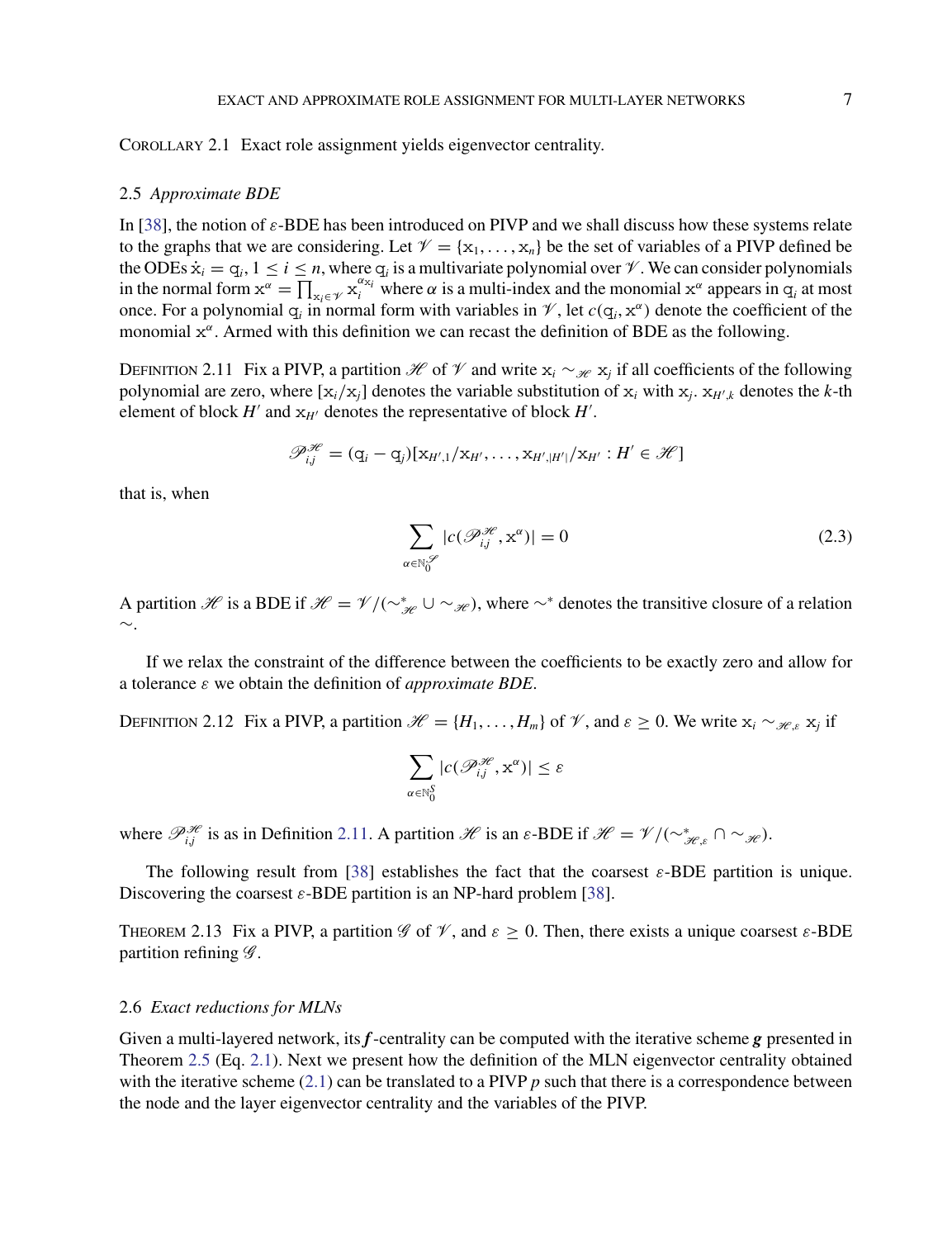<span id="page-7-0"></span>DEFINITION 2.14 (PIVP translation) Let  $\mathscr G$  be a multiplex network and let  $\mathscr A_{ii}$  be the 3-rd order adjacency tensor of the multiplex  $\mathscr G$ . We define a PIVP p, with  $V_p = V_N \cup V_l$ , as follows:

$$
\mathbf{x}'_i = \sum_{j=1}^N \sum_{l=1}^L A_{ijl} \mathbf{x}_j \mathbf{t}_l \quad \mathbf{t}'_l = \sum_{i=1}^N \sum_{j=1}^N A_{ijl} \mathbf{x}_i \mathbf{x}_j
$$

for all  $i \in V_N$  and for all  $l \in V_L$ . With  $x_0 = 1^N$  and  $t_0 = 1^L$ .

We provide an example of the PIVP translation presented in Definition [2.14](#page-6-0) in Section [A](#page-0-0) of the Appendix. The next Theorem shows how to write an PIVP, such that if two variables have the same semantics in the dynamical system, then, the respective nodes in the iterative scheme of a given MLN have identical centrality scores over all the steps of the computation, provided the equivalence over initial conditions.

THEOREM 2.15 Let  $\mathscr G$  be a multiplex network and let  $\mathscr A_{ijl}$  be the 3rd order adjacency tensor of the multiplex network  $\mathscr{G}$ . Let  $f$  be the mapping as defined in Definition. [2.4,](#page-3-0) and let  $g$  its normalized version. Let  $(x^*, t^*)$ be the unique solution (the centrality scores). Given any initial conditions  $(x^{(0)}, t^{(0)}) \in \mathbb{R}_{\geq 0}^N \times \mathbb{R}_{\geq 0}^L$  and  $(x^{(k+1)}, t^{(k+1)}) = g(x^{(k)}, t^{(k)})$ , the following holds:

$$
\lim_{k\to\infty}(\boldsymbol{x}^{(k)},\boldsymbol{t}^{(k)})=(\boldsymbol{x}^*,\boldsymbol{t}^*)
$$

Then, in the PIVP *p* with time horizon  $T > 0$  obtained via Definition [2.14,](#page-6-0) for all  $i, j \in \{1, \ldots, N\}$  and  $l, q \in \{1, \ldots, L\}$ , the following holds:

- If  $\forall t \in [0, T) \cdot x_i(t) = x_j(t)$  in PIVP *p*, then  $\forall k \in \mathbb{N} \cdot x_i^{(k)} = x_j^{(k)}$
- If  $\forall t \in [0, T)$ .  $\forall t \in [0, T)$  and  $\forall t \in \mathbb{N}$ . *t*<sub>[</sub>*k*] = *t*<sub>*g*</sub><sup>*(k*)</sup>)

Similarly to the case of single-layer networks, this allows to extend the concept presented in Theorem [2.8](#page-5-0) to MLNs. Now, we accompany Theorem 2.15 with the following lemma and definition to formally translate partition  $\mathcal{H}$ , which is defined over the PIVP's variables, to its counterpart  $\mathcal{H}^*$  defined over the nodes and the layers of the multiplex graph  $\mathscr{G}$ .

LEMMA 2.1 Let  $\mathscr G$  be a multiplex network and let p be the PIVP defined in Theorem 2.15 and let  $\mathscr{H} = (\mathscr{H}_x, \mathscr{H}_t)$  be a BDE partition over the set of variables such that there is no overlap between the nodes and the layers, that is,  $\mathcal{H}_x$  is a partition over the node variables  $\{x_1, \ldots, x_N\}$  and  $\mathcal{H}_t$  is a partition over the layer variables  $\{t_1, \ldots, t_L\}$ . Then, for all initial conditions the following holds:

$$
\forall t \in [0, T), \forall \mathbf{x}_i, \mathbf{x}_j \in H_x, \forall H_x \in \mathcal{H}_x \ . \ \mathbf{x}_i(t) = \mathbf{x}_j(t) \implies \forall k \in \mathbb{N} \ . \ x_i^{(k)} = x_j^{(k)}
$$

and

$$
\forall t \in [0, T), \forall t_i, t_q \in H_i, \forall H_i \in \mathcal{H}_i \cdot t_i(t) = t_q(t) \implies \forall k \in \mathbb{N} \cdot t_i^{(k)} = t_q^{(k)}
$$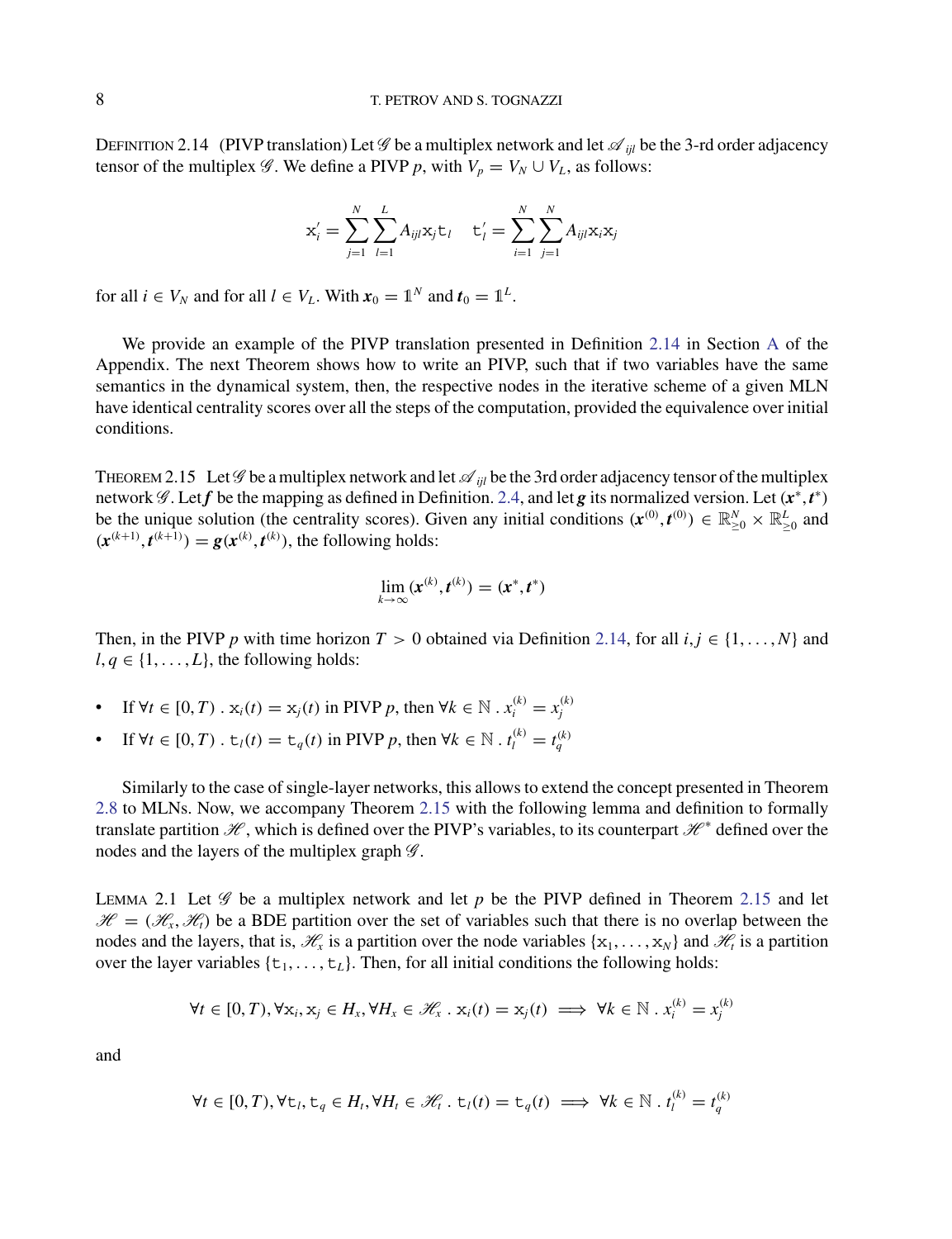<span id="page-8-0"></span>Moreover, let *G* be the corresponding multiplex graph and we define  $\mathcal{H}^* = (\mathcal{H}^*_x, \mathcal{H}^*_t)$  as the corresponding partition over the node and layer variables  $\{x_1, \ldots, x_N\}$ ,  $\{t_1, \ldots, t_l\}$  of  $\mathscr{G}$ . We define  $\mathscr{H}^*$ as follows:

$$
\forall i, j \in \{1, \ldots, N\}, H_{a,x} \in \mathcal{H}_x \cdot \mathbf{x}_i, \mathbf{x}_j \in H_{a,x} \implies H_{a,x}^* \in \mathcal{H}^* \cdot \mathbf{x}_i, \mathbf{x}_j \in H_{a,x}^*
$$
  

$$
\forall i, j \in \{1, \ldots, L\}, H_{a,t} \in \mathcal{H}_t \cdot \mathbf{t}_i, \mathbf{t}_j \in H_{a,t} \implies H_{a,t}^* \in \mathcal{H}^* \cdot \mathbf{t}_i, \mathbf{t}_j \in H_{a,t}^*
$$

#### **Summary**

In this section, we reviewed the following notions and existing results. First, we introduced *Exact Role Assignment* for traditional single-layer networks, followed by *Multiplex MLNs*, and an extension of *Eigenvector Centrality* to MLNs. We then introduced ordinary differential equations (ODEs), the problem of *exact* model reduction based on BDE, and the problem of *approximate* model reduction based on ε*-BDE*. Finally, we present the two major results that inspired the contributions shown in this manuscript: Theorem [2.10](#page-5-0) and its corollary illustrate the relationship between BDE, eigenvector centrality and exact role assignment for single layer networks; in Theorem [2.15,](#page-7-0) we recall the result that binds BDE to the notion of eigenvector centrality for Multiplex MLNs.

#### **3. Approximate role assignment for multiplex MLNs**

As we shown in the Section [2,](#page-2-0) eigenvector centrality can be related to exact role assignment and BDE in the case of single layer networks. To the best of our knowledge, there has been little to no effort to extend the notions of role assignments to Multiplex MLNs. This can be justified by the fact that the problems of extending centrality measures and the problems of clustering and community detection play a bigger role in the literature of network analysis. In this work, we propose to use a reasoning similar to the one presented in Theorem [2.10](#page-5-0) to extend the notion of exact role assignment to multiplex MLNs, and we introduce an approximate version of it based on  $\varepsilon$ -BDE.

Similarly, to the case of single-layered networks in which exact role assignment identifies as equivalent *which nodes share the same exact of neighbours in the same block* and mirrors the definition of eigenvector centrality one can enrich this notion with the extension of eigenvector centrality for multiplex MLNs.

DEFINITION 3.1 Let  $\mathscr{A} \in \mathbb{R}_{\geq 0}^{N \times N \times L}$  be the adjacency tensor of an MLN with undirected layers,  $i, j \in V_N$ and  $l, q \in V_L$ . Let  $N(i, l)$  denote the neighbours of node *i* in layer *l*, that is  $N(i, l) := \{j \in V_N \mid (i, j) \in I \}$  $A^{(l)}$ ,  $N: V_N \times V_L \to \mathbb{N}^{V_N}$ . Let  $M(i, \tilde{l})$  denote the neighbours of node *i* in the set of layers  $\hat{l}$ , that is  $M(i, \hat{l}) := \{j \in V_N \mid (i, j) \in A^{(l)} \land r_2(l) = \hat{l}\}\, , M : V_N \times \tilde{V}_L \to \mathbb{N}^{V_N}$ . Let  $W(\hat{i}, l)$  denote the neighbours of the set of nodes  $\hat{i}$  in layer l, that is  $W(\hat{i}, l) := \{j \in V_N \mid (i, j) \in A^{(l)} \wedge r_1(i) = \hat{i}\}, W : \hat{V}_N \times V_L \to \mathbb{N}^{V_N}$ . Let  $r_1 : V_N \to \hat{V}_N$  with  $\hat{V}_N \subseteq V_N$  be a surjective mapping from a node to a representative of a set of nodes. Let  $r_2 : V_L \to \hat{V}_L$  with  $\hat{V}_L \subseteq V_L$  be a surjective mapping from a layer to a representative of a set of layers. Then, we define a surjective 2-map  $r = (r_1, r_2), r : V_N \times V_L \to \hat{V}_N \times \hat{V}_L$  with  $\hat{V}_N \subseteq V_N$  and  $\hat{V}_L \subseteq V_L$  as a *multiplex exact role assignment* if, for all  $i, j \in V_N$  and  $l, q \in V_L$  the following two properties hold:

$$
r_1(i) = r_1(j) \Rightarrow \forall_{l \in V_L} \, . \, r_1(M(i, r_2(l))) = r_1(M(j, r_2(l)))
$$
  

$$
r_2(l) = r_2(q) \Rightarrow \forall_{i \in V_N} \, . \, r_1(W(r_1(i), l)) = r_1(W(r_1(i), q)),
$$

where the right-hand side equations are equations of multi-sets, that is, nodes (respectively layers) that have the same role, must have the same number of each of their other roles in their neighbourhoods. We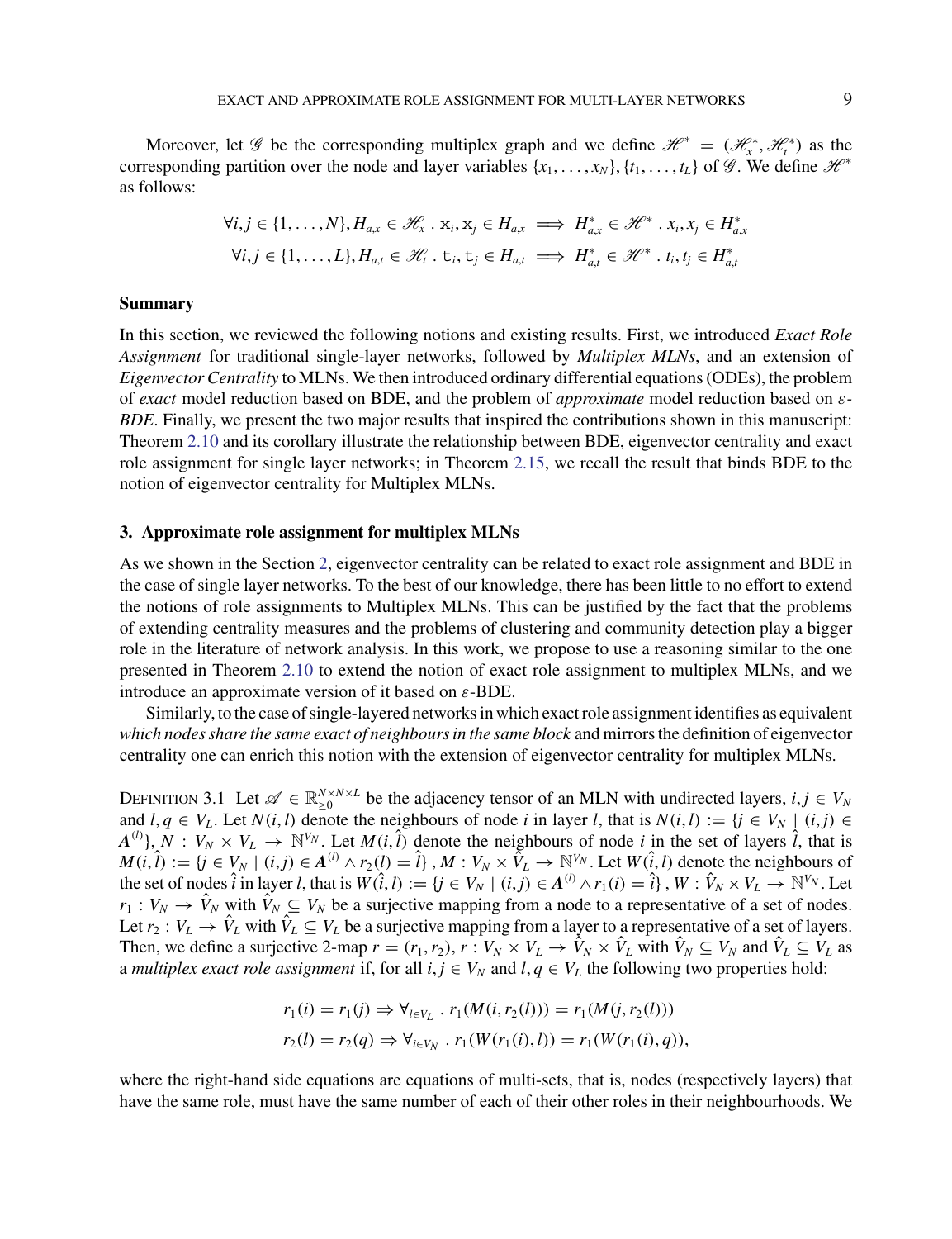<span id="page-9-0"></span>show an example of multiplex exact role assignment as proposed in Definition [3.1](#page-8-0) in Section [B](#page-2-0) of the Appendix.

THEOREM 3.2 Let  $\mathscr{A} \in \mathbb{R}_{\geq 0}^{N \times N \times L}$  be the adjacency tensor of an MLN with undirected layers and a partition  $\mathcal{H} = (\mathcal{H}_x, \mathcal{H}_t)$  over the set of variables  $(V_N, V_L)$  such that there is no overlap between the nodes and layers. Set  $r_1(i) = i_{H_x}$  when  $i \in H_x$  for  $H_x \in \mathcal{H}_x$  (i.e.  $i_{H_x}$  is the representative of block  $H_x$ ) and set  $r_2(l) = \hat{l}_{H_t}$  when  $l \in H_t$  for  $H_t \in \mathcal{H}_t$  (i.e.  $\hat{l}_{H_t}$  is the representative of block  $H_t$ ).

• *r*<sub>1</sub> is a *node exact role assignment* if and only if for all  $H_x, H'_x \in \mathcal{H}_x$ , for all  $H'_t \in \mathcal{H}_t$  and  $i, j \in H_x$  it holds that:

$$
\sum_{l\in H'_t}\sum_{k\in H'_x}A_{ikl}=\sum_{l\in H'_t}\sum_{k\in H'_x}A_{jkl}
$$

• *r*<sub>2</sub> is a *layer exact role assignment* if and only if for all  $H_t \in \mathcal{H}_t$ , for all  $H_x, H'_x \in \mathcal{H}_x$  and  $l, q \in H_t$  it holds that:

$$
\sum_{i\in H_x}\sum_{j\in H'_x}A_{ijl}=\sum_{i\in H_x}\sum_{j\in H'_x}A_{ijq}
$$

*Proof.* See Appendix [D.](#page-10-0)

COROLLARY 3.1 Let  $\mathscr{A} \in \mathbb{R}_{\geq 0}^{N \times N \times L}$  be the adjacency tensor of an MLN with undirected layers and a partition  $\mathcal{H} = (\mathcal{H}_x, \mathcal{H}_t)$  over the set of variables of the PIVP such that there is no overlap between the nodes and the layers, that is,  $\mathcal{H}_x$  is a partition over the node variables  $\{x_1, \ldots, x_N\}$  and  $\mathcal{H}_t$  is a partition over the layer variables  $\{t_1, \ldots, t_L\}$ .

•  $\mathcal H$  is a BDE of the PIVP translation from Definition [2.14](#page-6-0) if and only if (1) for all  $H_x, H'_x \in \mathcal{H}_x$  and  $H'_t \in \mathcal{H}_t$  and  $x_i, x_j \in H_x$  it holds that

$$
\sum_{l\in H'_t}\sum_{k\in H'_x}A_{ikl}=\sum_{l\in H'_t}\sum_{k\in H'_x}A_{jkl}
$$

(2) and for all  $H_t \in \mathcal{H}_t$  and  $H_x, H'_x \in \mathcal{H}_x$  and  $t_t, t_q \in H_t$  it holds that

$$
\sum_{i\in H_x}\sum_{j\in H'_x}A_{ijl}=\sum_{i\in H_x}\sum_{j\in H'_x}A_{ijq}
$$

• In the case  $\mathscr A$  is an adjacency tensor of a multiplex,  $\mathscr H$  is a BDE of the PIVP obtained with Definition [2.14](#page-6-0) if and only if  $\mathcal{H}^*$  from Lemma [2.1](#page-7-0) is an exact role assignment.

This allows to extend the notion of exact role assignment to multiplex networks. The main advantages are the following: it is obtainable in polynomial time, the partition preserves the centrality scores and it allows to define some notion of equivalence that does not only apply at the level of the nodes but it can

 $\Box$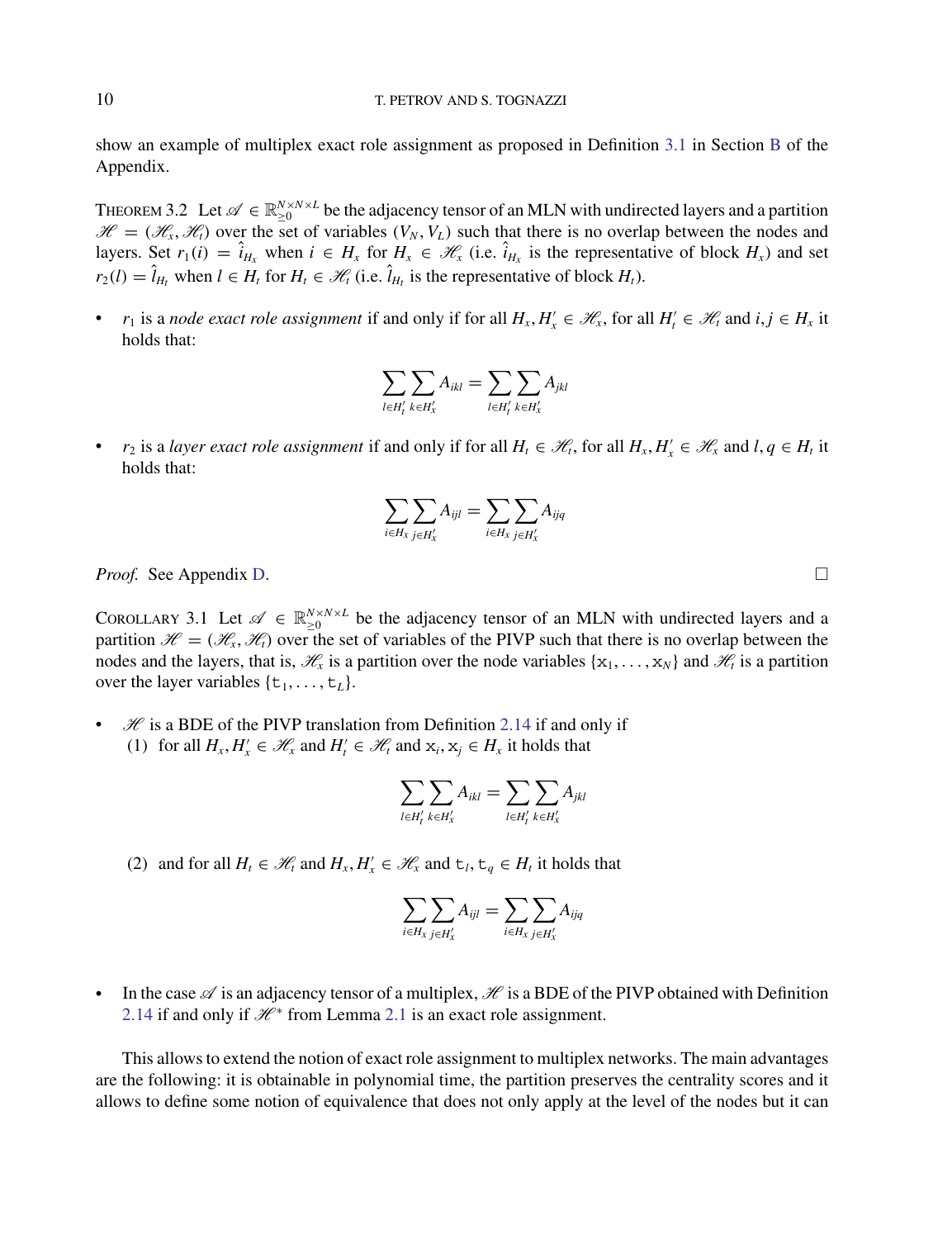<span id="page-10-0"></span>simultaneously relate equivalent layers (i.e. layers that play the same role in the multiplex). The main disadvantage of this approach is that the constraints outlined in Definition [3.1](#page-8-0) cannot be satisfied easily by real-world and very asymmetric MLNs as these constraints are quite strict and require precisely the same amount of neigbors from the other class. Moreover, as the experimental evaluation shows in [\[39\]](#page-22-0), because of this reason, no equivalent layers have been found on any of the benchmark MLNs. In order to relax these strict constraints we now introduce an *approximate* counterpart that allows a tolerance ε used to loosen those constraints.

DEFINITION 3.3 Let  $\mathscr{A} \in \mathbb{R}_{\geq 0}^{N \times N \times L}$  be the adjacency tensor of an MLN with undirected layers and let  $\mathscr{H}$ be a ε-BDE of the PIVP obtained from Definition [2.14,](#page-6-0) then we call  $H^*$  a ε-approximate role assignment for the MLN.

We illustrate an example of 4-approximate role assignment in Section [C](#page-8-0) of the Appendix. This definition enables the ability to choose the perturbation parameter  $\varepsilon$  in such a way that it can capture different degrees of granularity of the partition. It is worth noting that the approximation  $\varepsilon$  acts at the level of the *coefficients* of the monomials of the PIVP. Throughout this work, the coefficients of such monomials are the entries of the 3rd order adjacency tensor, that is, if there exists an edge between a pair of nodes in a given layer. Intuitively, two nodes are exact role equivalent if they have the same *exact* number of neighbours in any other block on any other layer. The parameter  $\varepsilon$  lifts this strict constraint by allowing a tolerance on this notion. For instance, with  $\varepsilon = 1$  two nodes are 1-approximate role equivalent if they have the same *exact* number of neighbours in any other block *or* if the number of neighbours in any other block differs by a maximum of 1. On one hand, if we define  $\varepsilon$ -approximate role assignment in such a way we can avoid using  $\varepsilon$ -BDE. On the other hand, the theoretically sound definition of  $\varepsilon$ -BDE presented in Definition [2.12](#page-6-0) coupled with the transitive closure of the equivalence relation guarantees the uniqueness of the coarsest partition. The main advantages are: it allows to discover more non-trivial partitions,  $\varepsilon$  can be used as an indicator of how much layers and nodes relate to each other, it allows to have an hierarchy of partitions and it is unique, differently to the  $\varepsilon$ -equitable partitions and approximate role assignments in the literature[\[40](#page-22-0)]. The main disadvantage is that, compared to its exact counterpart, the problem is NP-hard.

#### **Summary**

In this section, we proposed the notion of *Approximate Role Assignment* for Multiplex MLNs. The workflow is as follows: the input is a multiplex MLNs; Using Definition [2.14,](#page-6-0) we rewrite the input to its associated PIVP; At this point, the user can obtain the partition corresponding to *Exact Role Assignment* via Definition [3.1,](#page-8-0) using the polynomial procedure to obtain BDE on the PIVP. Alternatively, (s)he can obtain the partition corresponding to *Approximate Role Assignment* via Definition 3.3, by choosing a value of  $\varepsilon$  and using the NP-hard procedure to obtain  $\varepsilon$ -BDE on the PIVP.

# **4. Practical aspects and experimental evaluation**

In this section, we present the results of our experimental evaluation on a number of real-world case studies. The tools used for the experiments are MATLAB and ERODE [\[41\]](#page-22-0), a state-of-the-art tool for automated model reduction for systems of ODEs and chemical reaction networks. The input is the list of edges  $E^{(l)}$  for all  $l \in \{1, ..., L\}$  representing a multiplex network  $\mathscr{G} = \{G^{(l)} = (V_N, E^{(l)})\}_{l \in V_L}$ . A MATLAB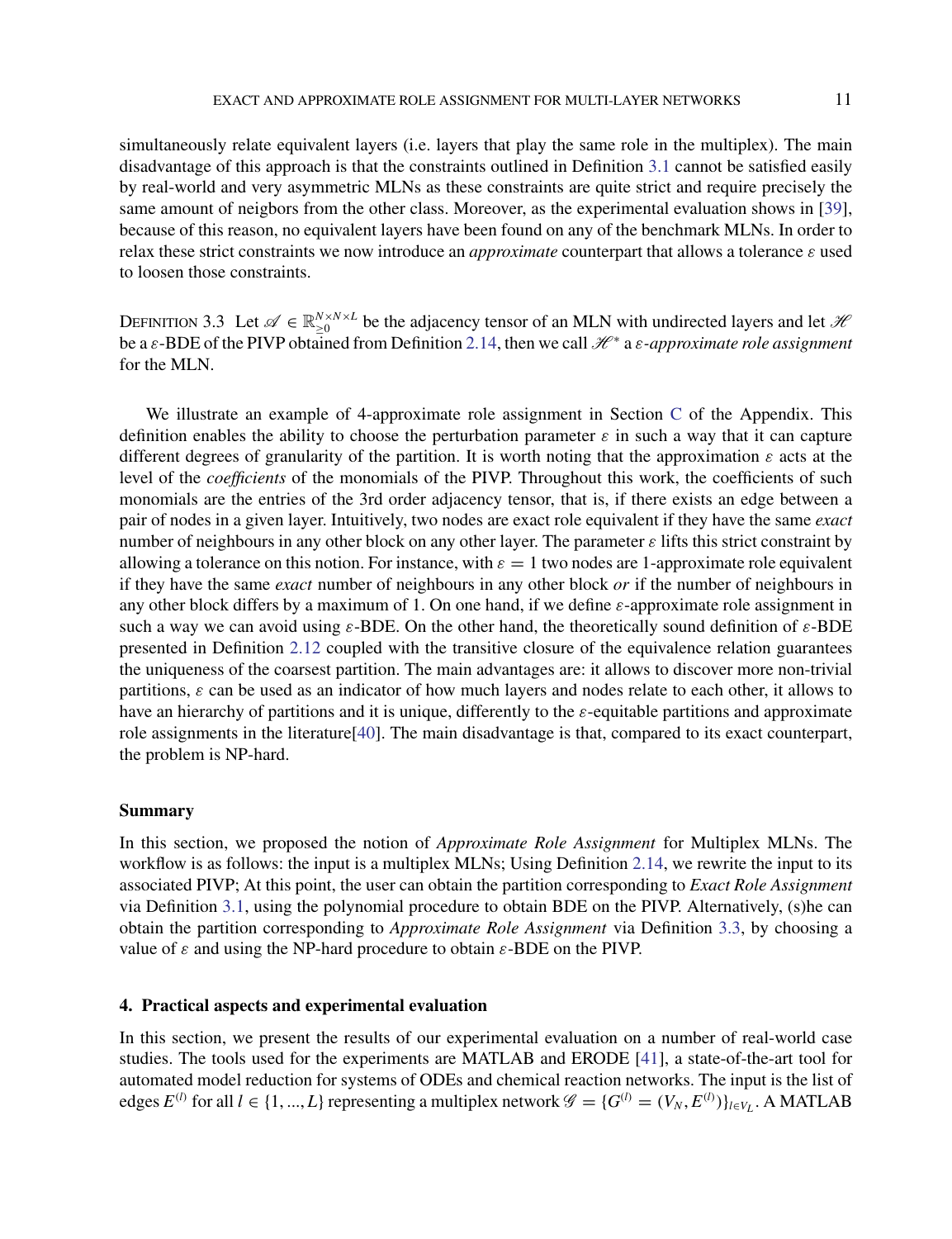script translates the list of edges to a PIVP.<sup>4</sup> ERODE then proceeds with the computation of BDE and  $\varepsilon$ -BDE and provides the partitions as its output. All experiments have been conducted on a MacBook Pro with a 2.6 GHz Intel Core i7 with 16 GB of RAM.

We ran our novel role detection technique on multiplex MLNs retrieved from the CoMuNe Lab repository [\(https://comunelab.fbk.eu\)](https://comunelab.fbk.eu). We present results on the following undirected instances: Padgett-Florentine-Families [\[42\]](#page-22-0), CS-Aarhus [\[43\]](#page-22-0), London Transport [\[17](#page-21-0)], EUAirTrainsportation [\[16\]](#page-21-0) and PierreAuger [\[44\]](#page-23-0). In order to test our algorithm on *directed* instances, we first had to transform these instances into undirected multiplex MLNs, since the centrality measure we considered in this work is not defined for directed networks. We present the results on the following modified directed instances: Krackhardt-High-Tech [\[45\]](#page-23-0), Vickers-Chan-7thGraders [\[46\]](#page-23-0), Kapferer-Tailor-Shop [\[47\]](#page-23-0), Lazega-Law-Firm [\[48](#page-23-0), [49](#page-23-0)], hepatitusC-genetic, danioRerio-genetic, humanHerpes4-genetic, celegans-connectome, bos-genetic, candida-genetic, xenopus-genetic, celegans-genetic [\[31,](#page-22-0) [50\]](#page-23-0), CKM-Physicians-Innovation.

## 4.1 *Experimental evaluation*

In Table [1,](#page-12-0) we show the result for the (originally) undirected instances of multiplex MLNs from the repository.

For each instance (rows), the Table displays the number of blocks of the coarsest partition found using the notions presented in Section [3,](#page-8-0) for different values of  $\varepsilon$  (columns). Concretely, we show the number of distinct roles found for the *exact* role assignment ( $\varepsilon = 0$ ), and for *approximate* role assignment with values of  $\varepsilon$  spanning from 1 to 20. The results are presented for both nodes and layers.

Similarly, we present results for the modified directed instances in Table [2.](#page-13-0) We can see in both Tables that our proposed notion can find non-trivial partitions for a variety of instances and, as we have hoped for, it accomplishes a gradual decrease of the number of blocks as  $\varepsilon$  increases.

In Table [3,](#page-14-0) we show, for the undirected instances, the smallest value of  $\varepsilon$  which generates the trivial partition with only one block for nodes (second column) and layers (third column). The collapse point indicates what is the value of  $\varepsilon$  such that all the nodes (respectively layers) collapse into a single block. For instance, the first line of Table 3 that describes the collapse points for the Florence case study states that when  $\varepsilon = 4$  all the nodes are considered 4-Approximate Role Assignment equivalent and therefore there is only one block. However, with  $\varepsilon = 4$ , Layer 1 and Layer 2 are not considered equivalent. Moreover, for all  $\varepsilon$  such that  $0 \le \varepsilon \le 9$  Layer 1 and Layer 2 are not considered equivalent. Then, when  $\varepsilon = 10$ (the value reported in the table), Layer 1 and Layer 2 are considered 10-Approximate Role Assignment Equivalent and therefore all the Layers (in this case 2) collapse to a single block. These *collapse point* are interesting because, ideally, they can be used as a couple of scalars to describe a structural property of the multiplex, for instance, with a small  $\varepsilon$  as a collapse point the multiplex MLN is more easily collapsed into one node than with a larger value of  $\varepsilon$ .

From a performance standpoint, all the partitions were found in the order of 10 s for all but two instances, namely *pierreauger* and *celegans-genetic*, which took approximately one minute of runtime. In Table [4,](#page-14-0) we present an analysis of the scalability of the proposed approach. As previously mentioned, in the case of exact role assignment we can use a polynomial procedure and we refer to the results presented in [\[39](#page-22-0)], in which, the authors show that such reduction can be obtained in the order of seconds for instances that feature up to half a million nodes. In this work, we shift our focus on the approximate notion: to analyse the limitations of the approach we synthesize MLNs composed by two layers. The first layer is

<sup>4</sup> The code is available at [https://github.com/stefanotognazzi/ApproximateRoleAssignmentForMLNs.](https://github.com/stefanotognazzi/ApproximateRoleAssignmentForMLNs) Accessed on 26 August 2021.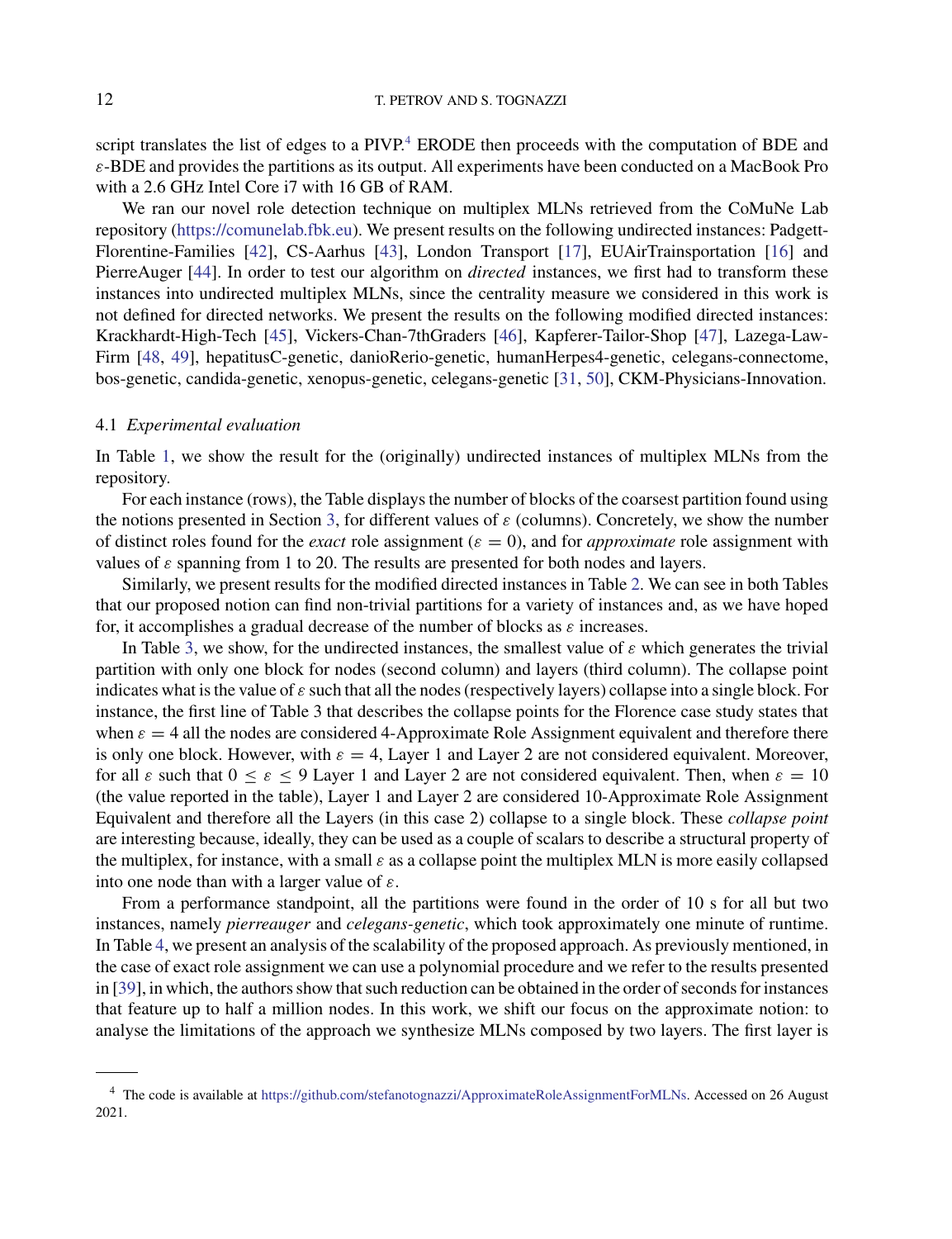<span id="page-12-0"></span>

| TABLE 1. Results of e-partitioning on undirected MLN instances. Observe a gradual decrease of the number of blocks on all the instances, revealing a fine-grained<br>hierarchy of partitions. While we see that the granularity of hierarchy depends on network topology, a general semantic interpretation of obtained partitions is |                                                                                                |
|---------------------------------------------------------------------------------------------------------------------------------------------------------------------------------------------------------------------------------------------------------------------------------------------------------------------------------------|------------------------------------------------------------------------------------------------|
| beyond the scope of this manuscript. Yet, we show that a domain expert can do so, as shown in the example network presented in Section 5.                                                                                                                                                                                             | Number of $\varepsilon$ -partition classes (distinct roles identified)<br>Undirected instances |

| Undirected instances    |                                                                            |                |                |                       | Number of $\varepsilon$ -partition classes (distinct roles identified) |                |                |                          |                 |                                 |                |                     |                |                                                          |                      |                |                     |                |                |                |                |
|-------------------------|----------------------------------------------------------------------------|----------------|----------------|-----------------------|------------------------------------------------------------------------|----------------|----------------|--------------------------|-----------------|---------------------------------|----------------|---------------------|----------------|----------------------------------------------------------|----------------------|----------------|---------------------|----------------|----------------|----------------|----------------|
| nstance                 | Nodes $\varepsilon = 0$ 1 2 3 4 5 6 7 8 9 10 11 12 13 14 15 16 17 18 19 20 |                |                |                       |                                                                        |                |                |                          |                 |                                 |                |                     |                |                                                          |                      |                |                     |                |                |                |                |
| Florence                |                                                                            |                | $\frac{4}{3}$  | $\circ$               | $\sim$                                                                 | $\frac{1}{1}$  |                | $\overline{1}$           |                 | $\overline{a}$                  |                | $1 \quad 1 \quad 1$ |                | 111111111                                                |                      |                |                     |                |                |                |                |
| CS-Aarhus               |                                                                            |                | $\overline{6}$ | 61                    | 60                                                                     | 56             | $\overline{5}$ | $\overline{51}$          | $\overline{51}$ | 46                              | 45             | 34                  | 28             | $22$ 9                                                   |                      |                | 1 1 1 1 1 1 1       |                |                |                |                |
| <b>London Transport</b> | 368                                                                        | 364            | $\frac{8}{4}$  | $\tilde{\phantom{0}}$ |                                                                        | $\overline{a}$ |                | $\overline{a}$           | Ξ               | $\overline{a}$                  |                |                     |                |                                                          |                      |                |                     |                |                |                |                |
| EU Air                  | 450                                                                        | 374            | 295            | 243                   | 214                                                                    | 191            |                |                          |                 |                                 |                |                     |                | 172 168 157 146 133 127 119 117 107 99 92 88 81 78 76 74 |                      |                |                     |                |                |                |                |
| pierreauger             | $\frac{4}{1}$                                                              | 351            | 204            |                       | 70 37 24 18                                                            |                |                |                          |                 |                                 |                |                     |                | 9 7 5 1 1 1 1 1 1 1 1 1 1 1                              |                      |                |                     |                |                |                |                |
| Instance                | Layers $\varepsilon = 0$ 1 2 3 4 5                                         |                |                |                       |                                                                        |                |                | $\circ$                  | $7 \times$      |                                 |                |                     |                | 9 10 11 12 13 14 15 16 17 18 19 20                       |                      |                |                     |                |                |                |                |
| Florence                |                                                                            |                |                |                       |                                                                        | $\mathfrak{g}$ |                | $\mathfrak{g}$           | $\mathcal{L}$   | $\mathfrak{a}$                  | $\mathfrak{a}$ | $\overline{a}$      | $\overline{a}$ |                                                          |                      |                | $1 \quad 1 \quad 1$ |                | $\overline{a}$ |                |                |
| CS-Aarhus               |                                                                            |                |                |                       |                                                                        |                |                |                          |                 |                                 |                |                     |                |                                                          |                      | $\overline{a}$ | $\overline{a}$      | $\overline{a}$ | $\overline{a}$ | $\overline{a}$ |                |
| London 1                |                                                                            |                |                |                       |                                                                        |                |                |                          |                 |                                 |                |                     |                |                                                          |                      |                |                     |                | $\mathfrak{c}$ |                |                |
| EU Air                  |                                                                            |                |                | 37                    | 37                                                                     | 37             | 37             | $\overline{\mathcal{E}}$ | $\overline{37}$ | $7 \t37 \t37$<br>$12 \t7$<br>37 |                | 37                  | 37             | 37                                                       | 37 37 37 37 37 37 37 |                |                     |                |                |                | 37             |
| pierreauger             |                                                                            | $\overline{6}$ |                | $\frac{16}{1}$        | $\frac{16}{1}$                                                         | 16 16          |                | 14 12                    |                 |                                 |                |                     |                |                                                          | $\tilde{S}$          | $\tilde{S}$    | $5\quad 5$          |                |                | $\overline{c}$ | $\overline{C}$ |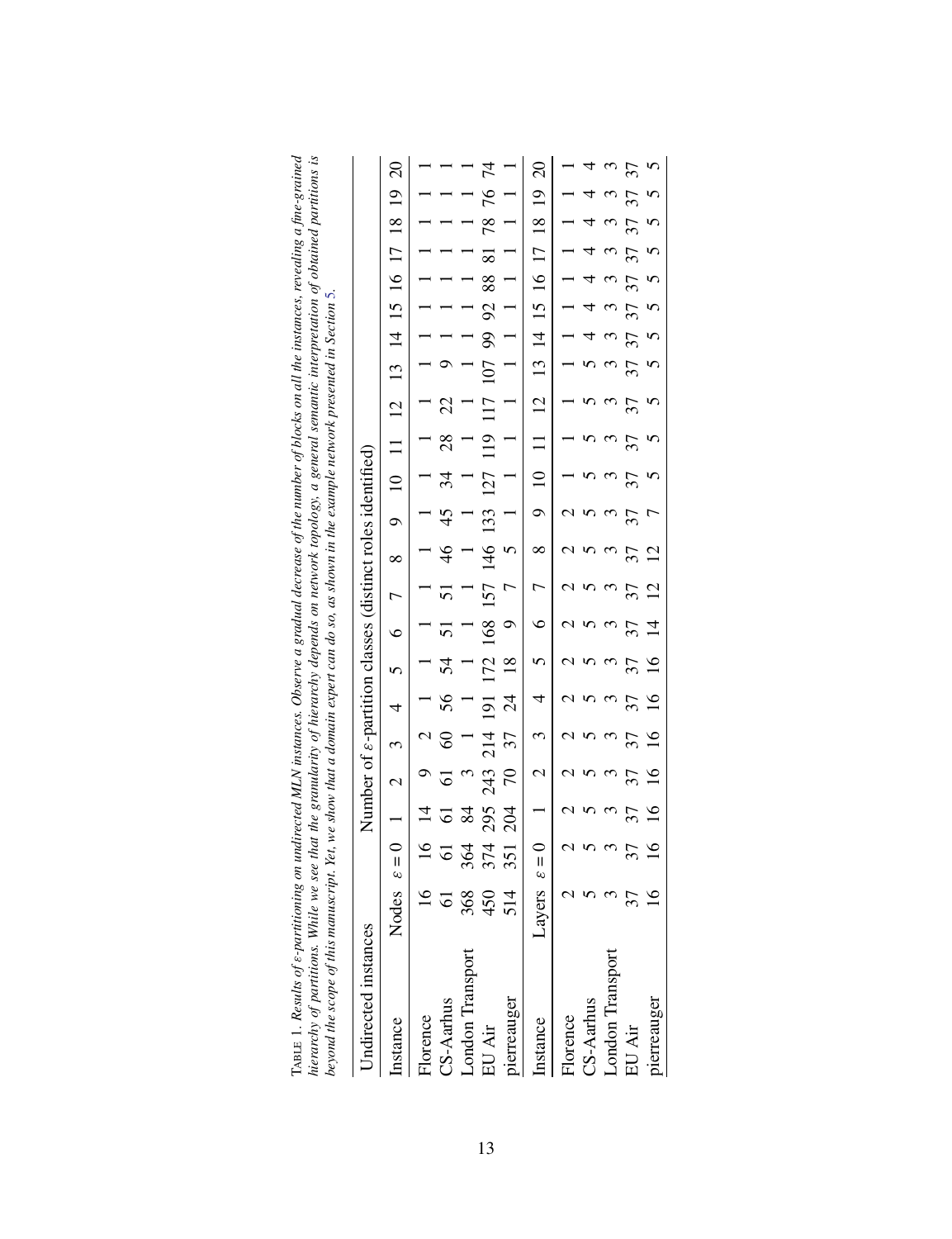<span id="page-13-0"></span>

| r va c<br>$\overline{\phantom{a}}$    | ļ<br>ׇ֧֦֧֦֧֦<br>rior |        |
|---------------------------------------|----------------------|--------|
|                                       |                      |        |
|                                       | ht ains a            |        |
|                                       |                      |        |
| $\overline{\phantom{a}}$              |                      |        |
| $\cdots$ and $m\mu\mu\ldots$<br>nu ne |                      |        |
|                                       |                      |        |
| and the number of blocks on the       |                      |        |
|                                       |                      |        |
|                                       | Ĭ                    |        |
|                                       |                      |        |
|                                       |                      |        |
| uu u                                  | in an                |        |
|                                       | ĺ<br>י<br>וואס       |        |
|                                       |                      |        |
| I                                     | r ninner.            |        |
|                                       | i<br>.               |        |
|                                       |                      |        |
|                                       |                      |        |
|                                       |                      |        |
|                                       |                      |        |
|                                       | rttttons. Whil       | j      |
| ing on th                             | ļ<br>Š               | i<br>١ |
| l<br>i                                |                      |        |
|                                       | The state of the co- |        |
|                                       |                      | ţ<br>١ |
|                                       |                      |        |
| <br> <br> <br> <br>I                  |                      |        |

| Directed instances                                                                                                                |                |                               | Number of $\varepsilon$ -partition classes (distinct roles identified) |                          |                              |                   |                   |           |                 |          |                 |          |                |                |              |                   |                            |                            |                 |                            |                           |               |
|-----------------------------------------------------------------------------------------------------------------------------------|----------------|-------------------------------|------------------------------------------------------------------------|--------------------------|------------------------------|-------------------|-------------------|-----------|-----------------|----------|-----------------|----------|----------------|----------------|--------------|-------------------|----------------------------|----------------------------|-----------------|----------------------------|---------------------------|---------------|
| Instance                                                                                                                          | Nodes          | 0<br>$\mathsf{I}$<br>$\omega$ |                                                                        | $\mathbf{\sim}$          | 3                            | 4                 | 5                 | ७         | 7               | $\infty$ | ٥               | $\Omega$ | $\equiv$       | $\overline{c}$ | $\mathbf{C}$ | $\vec{v}$         | $\overline{15}$            | $\frac{6}{1}$              | $\overline{17}$ | $\frac{8}{18}$             | ∘                         | $\Omega$      |
| Krackhardt-High-Tech                                                                                                              |                | $\overline{C}$                |                                                                        | $\overline{\mathcal{C}}$ |                              |                   |                   |           |                 |          |                 |          |                |                |              |                   |                            |                            |                 |                            |                           |               |
|                                                                                                                                   |                | $\mathcal{S}$                 |                                                                        | $\mathcal{S}^2$          |                              |                   |                   |           | $\frac{21}{28}$ |          | ನ ನಿ            |          |                |                |              | 25                |                            |                            |                 |                            |                           |               |
| Vickers-Chan-7thGraders<br>Kapferer-Tailor-Shop                                                                                   | 7887           | 371                           | <b>ដ និ និ 5</b>                                                       | $\frac{2}{7}$            | ភឧនភ                         |                   | <u>ដនទង</u> ដ     | 7897      |                 | 7897     | $\frac{2}{7}$   | នគនក     | 287            | 237            | 237          | $\frac{5}{7}$     | 23 Y L                     | $\frac{2}{7}$              | $\frac{25}{7}$  | 37                         | $\frac{2}{7}$             | $\frac{2}{7}$ |
|                                                                                                                                   |                |                               |                                                                        |                          |                              |                   |                   |           | $\frac{2}{7}$   |          |                 |          |                |                |              |                   |                            |                            |                 |                            |                           |               |
| Lazega-Law-Firm<br>hepatitusC-genetic                                                                                             | 105            |                               | $\omega$                                                               | $\sim$                   |                              |                   |                   |           |                 |          |                 | $\sim$   |                | $\sim$         |              | $\sim$            |                            | $\mathbf{\Omega}$          |                 |                            |                           |               |
|                                                                                                                                   |                | 56                            | $\frac{8}{2}$                                                          | $\circ$                  | $\infty$                     | $\omega$ $\alpha$ | $\omega$ $\omega$ |           |                 | a a a    |                 |          |                |                |              |                   |                            |                            |                 |                            |                           |               |
| danioRerio-genetic<br>humanHerpes4-genetic<br>CKM-Physicians-Innovation                                                           | $158$<br>$246$ | $\frac{9}{4}$                 |                                                                        | $\overline{13}$          |                              |                   | 4                 |           | UUU4            |          | $\sim$          |          |                |                |              | $\sim$            |                            |                            |                 |                            |                           |               |
|                                                                                                                                   |                | 242                           | 239                                                                    | 232<br>279               | 223                          | $\frac{21}{4}$    | 38                |           |                 | $\omega$ | $\omega$        | $\omega$ | $\sim$ $\sim$  |                |              |                   |                            |                            |                 |                            |                           |               |
| celegans-connectome                                                                                                               | 279            | 279                           | 279                                                                    |                          | 279                          | 278               | 277               | 276       | 94.             | 74       | 74              |          | 72             | $\mathcal{S}$  | 261          | 57                | 252                        | $\overline{A}$             | 235             | 222                        | 216                       | 202           |
| bos-genetic                                                                                                                       | 325            | 162                           | $\mathbb{S}$                                                           |                          |                              |                   |                   |           | $\mathbf{\sim}$ | $\sim$   | $\mathbf{\sim}$ |          |                |                |              |                   |                            |                            |                 |                            |                           |               |
| candida-genetic                                                                                                                   | 367            | 2                             | 25                                                                     |                          |                              |                   |                   |           | प               | ᠴ        |                 |          |                |                |              |                   |                            |                            |                 |                            |                           |               |
| xenopus-genetic                                                                                                                   | $\overline{6}$ | 276                           | $\bar{5}$                                                              |                          |                              |                   |                   |           |                 |          |                 |          |                |                |              | $\omega$ $\omega$ |                            |                            |                 |                            |                           |               |
| celegans-genetic                                                                                                                  | 3879           | 2372                          | $28^{\circ}$                                                           | 20                       | 46                           | 288               | 56                | 82        | $\frac{9}{4}$   | 5        | 57              | 33       | 28             | $^{26}$        | 22           | $\Omega$          | ⊵                          | ⊵                          | ≌               |                            | ≌                         |               |
| Instance                                                                                                                          | Layers         | ∊<br>Ш<br>$\omega$            |                                                                        | $\mathcal{C}$            | 3                            | 4                 | 5                 | $\circ$   | Γ               | ∞        | Ç               | $\Omega$ | $\equiv$       | $\overline{c}$ | $\mathbf{C}$ | $\vec{r}$         | n                          | $\tilde{=}$                | $\overline{17}$ | $\frac{8}{18}$             | ๑                         | $\Omega$      |
|                                                                                                                                   | ω              |                               |                                                                        |                          |                              |                   |                   |           |                 |          |                 |          |                | ო              |              | ო                 |                            | $\sim$                     |                 |                            | $\widetilde{\phantom{a}}$ |               |
| Krackhardt-High-Tech<br>Vickers-Chan-7thGraders                                                                                   |                |                               | $\omega$                                                               |                          |                              |                   |                   |           |                 |          |                 |          |                |                |              |                   |                            |                            |                 |                            |                           |               |
| Kapferer-Tailor-Shop<br>Lazega-Law-Firm<br>hepatitusC-genetic<br>danioRerio-genetic<br>danioRerio-genetic<br>humanHerpes4-genetic | ᠴ              |                               | ᠴ                                                                      | 4                        | ч                            |                   |                   |           | 4               |          |                 | ᠴ        |                |                |              | 4                 |                            | प                          |                 |                            |                           |               |
|                                                                                                                                   | ന              |                               |                                                                        | $\omega$                 |                              |                   |                   |           | $\omega$        | $\omega$ | $\sim$          |          |                |                |              | $\omega$          | $\omega$                   | $\omega$                   |                 |                            |                           |               |
|                                                                                                                                   | ന              | ო ო                           | ოოო                                                                    | $\omega$                 | ო ო                          | $\sim$            | $\omega$          | $\sim$    |                 | $\omega$ |                 |          | $\sim$         | $\sim$         |              |                   | $\sim$                     | $\omega$                   | $\sim$          | ന                          |                           |               |
|                                                                                                                                   | S              |                               |                                                                        | S                        |                              | - In              |                   | S         | ოოოოო           | n        | ოოოოო           | ოოოოო    | n              | n              | S            | mnmmm             | n                          | ↴                          | ↴               | ᠴ                          |                           |               |
|                                                                                                                                   | ব              | 4                             |                                                                        | 4                        |                              |                   | ব                 | $\omega$  |                 |          |                 |          | $\omega$       | $\omega$       | $\sim$       |                   |                            |                            |                 |                            |                           |               |
| 5<br>CKM-Physicians-Innovati                                                                                                      | ო ო            | $\sim$                        | 4 ω ω                                                                  | $\omega$ $\omega$        | $4\,$ $\omega$ $\,$ $\omega$ | $\epsilon$        |                   | ო ო       |                 | ოოო      |                 |          | $\mathfrak{c}$ | $\omega$       | ო ო          |                   | $\omega$ $\omega$ $\omega$ | $\omega$ $\omega$ $\omega$ | ო ო ო           | $\omega$ $\omega$ $\omega$ | ∾                         |               |
| celegans-connectome                                                                                                               |                | $\omega$                      |                                                                        |                          |                              | $\mathfrak{c}$    |                   |           |                 |          |                 |          | $\mathfrak{c}$ | $\sim$         |              |                   |                            |                            |                 |                            | ∾                         |               |
| bos-genetic                                                                                                                       | セト             |                               |                                                                        | 4                        | 甘                            |                   |                   | ↴         | 4               | ↴        | 4               | 甘        |                | ო ო            | $\omega$     | mnnn              | <u>ຕ ທ ທ ທ</u>             | ო ო                        | <u>ຕ ທ ທ ທ</u>  |                            | $\sim$                    |               |
| candida-genetic                                                                                                                   |                | $\overline{r}$                | 4 L                                                                    | $\sim$                   | $\sim$                       | S                 |                   | <b>55</b> | n w             | n w      | n.              | n.       | n              |                | n w          |                   |                            |                            |                 |                            |                           |               |
| xenopus-genetic                                                                                                                   | n              |                               | n                                                                      | n                        |                              | n                 |                   |           |                 |          |                 |          | n              | n              |              |                   |                            |                            |                 |                            |                           |               |
| celegans-genetic                                                                                                                  |                |                               |                                                                        |                          |                              |                   | ७                 | ७         |                 | ७        |                 |          |                |                | S            |                   |                            |                            |                 |                            |                           |               |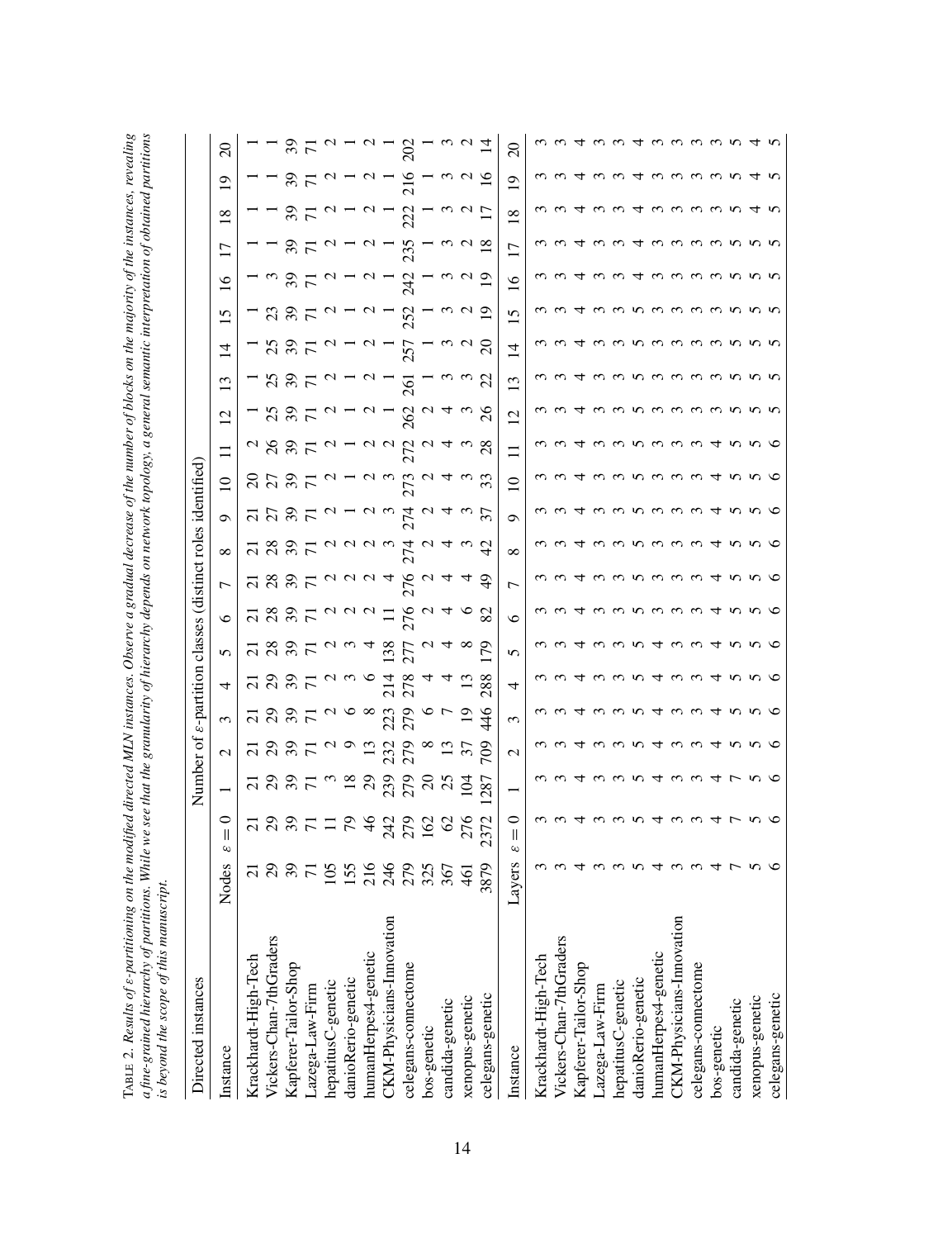| Instance         | Nodes         | Layers |
|------------------|---------------|--------|
| Florence         |               | 10     |
| CS-Aarhus        | 14            | 138    |
| London Transport | $\mathcal{R}$ | 582    |
| EU Air           | 74            | 588    |
| pierreauger      | Q             | 400    |

<span id="page-14-0"></span>Table 3 ε*-collapse points*

Table 4 *Scalability analysis*

| <b>Nodes</b> | Edges | Time           | Nodes | Edges | Time  |
|--------------|-------|----------------|-------|-------|-------|
| 100          | 304   | $<$ 1 s        | 10000 | 31843 | 35s   |
| 250          | 752   | $<$ 1 s        | 12500 | 38421 | 63 s  |
| 500          | 1366  | $<$ 1 s        | 15000 | 49141 | 79 s  |
| 1000         | 2988  | $<$ 1 s        | 17500 | 55579 | 121 s |
| 2500         | 7638  | 2 s            | 20000 | 64673 | T.O.  |
| 5000         | 15081 | 9 <sub>s</sub> |       |       |       |

built using a power-law degree distribution network generated with a configuration model with exponent 2.5. The second layer is a copy of the first layer with 20% of randomly added edges (non-overlapping with previous edges).<sup>5</sup> The results show that, on a machine designed for personal use, the bound in terms of the number of nodes is 20000 nodes, which is coherent with the results presented for the real-world benchmarks.

A semantic interpretation of the found roles for each of the case studies we experimented with is beyond the scope of this article. Nevertheless, in the next section, we present how an expert can provide a semantic interpretation of the discovered roles based on the case study of Florence families.

# **5. Case study: roles in Florence families**

In this section, we highlight that our notion of approximate role assignment over multiplex MLN detects a useful, fine-grained hierarchy of roles, which is impossible to obtain by (combining) the existing role detection techniques (exact/approximate, single-layer/multi-layer). For this illustration, we use a network of Florence families - a classic benchmark dataset from the literature. In [\[42](#page-22-0)], the authors collected the data about the interactions of different families in Florence during the rise of the Medici family to power. Throughout this section, we will use the mapping between nodes and families presented in Table [5.](#page-15-0)

The dataset is comprised of two layers: the first layer (Figs [1](#page-15-0) and [3a](#page-17-0),b) represents the marriage relationships among the families, an edge between two nodes means that there has been at least one marriage between the members of those families. The second layer (Figs [1b](#page-15-0) and [4\)](#page-18-0) represents the business relationships between the families. One of the most celebrated results on this dataset is that the Medici

 $<sup>5</sup>$  This approach used to synthesize MLNs was inspired by [\[12](#page-21-0)].</sup>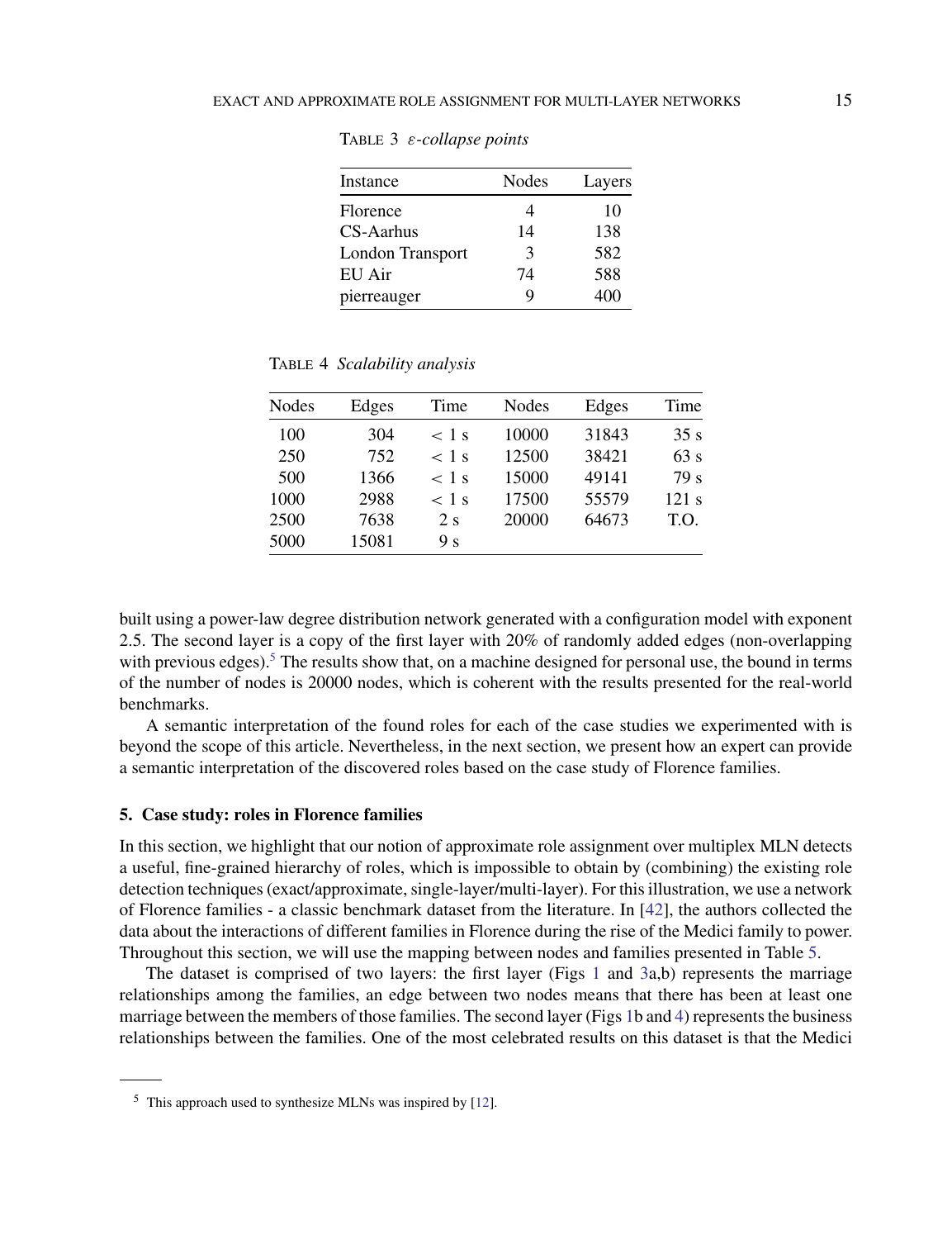| Node ID | Family name     | Node ID | Family name |
|---------|-----------------|---------|-------------|
|         | Acciaiuoli      | 9       | Medici      |
|         | Albizzi         | 10      | Pazzi       |
| 3       | Barbadori       | 11      | Peruzzi     |
| 4       | <b>Bischeri</b> | 12      | Pucci       |
| 5       | Castellani      | 13      | Ridolfi     |
| 6       | Ginori          | 14      | Salviati    |
|         | Guadagni        | 15      | Strozzi     |
|         | Lamberteschi    | 16      | Tornabuoni  |

<span id="page-15-0"></span>Table 5 *Node mapping*



Fig. 1. (a) Results of exact role assignment on the single layer marriage network. Each node represents a family according to the mapping presented in Table 5 and each edge encodes the fact that there has been at least a marriage from between the members of the families linked. Each colour represents a block of the exact role assignment partition. (b) Results of exact roles assignment on the single layer business network. Each node represents a family according to the mapping presented in Table 5 and each edge encodes the fact that there has been at least a business relationship between the families. Each colour represents a block of the exact role assignment partition.

family enjoyed success and empowerment within this framework because of their strategic positioning in these social networks. This has been shown in multiple works from the literature via different means. For instance in [\[42](#page-22-0)] this claim has been made by showing that the Medici family has the highest Eigenvector centrality score on the single-layer network of the marriages. Only few works tried to exploit the multiplex nature of this instance: in [\[51\]](#page-23-0) the claim that the Medici family was the most important at that time in Florence is made by defining a game-theory inspired metric on a network that aggregates the information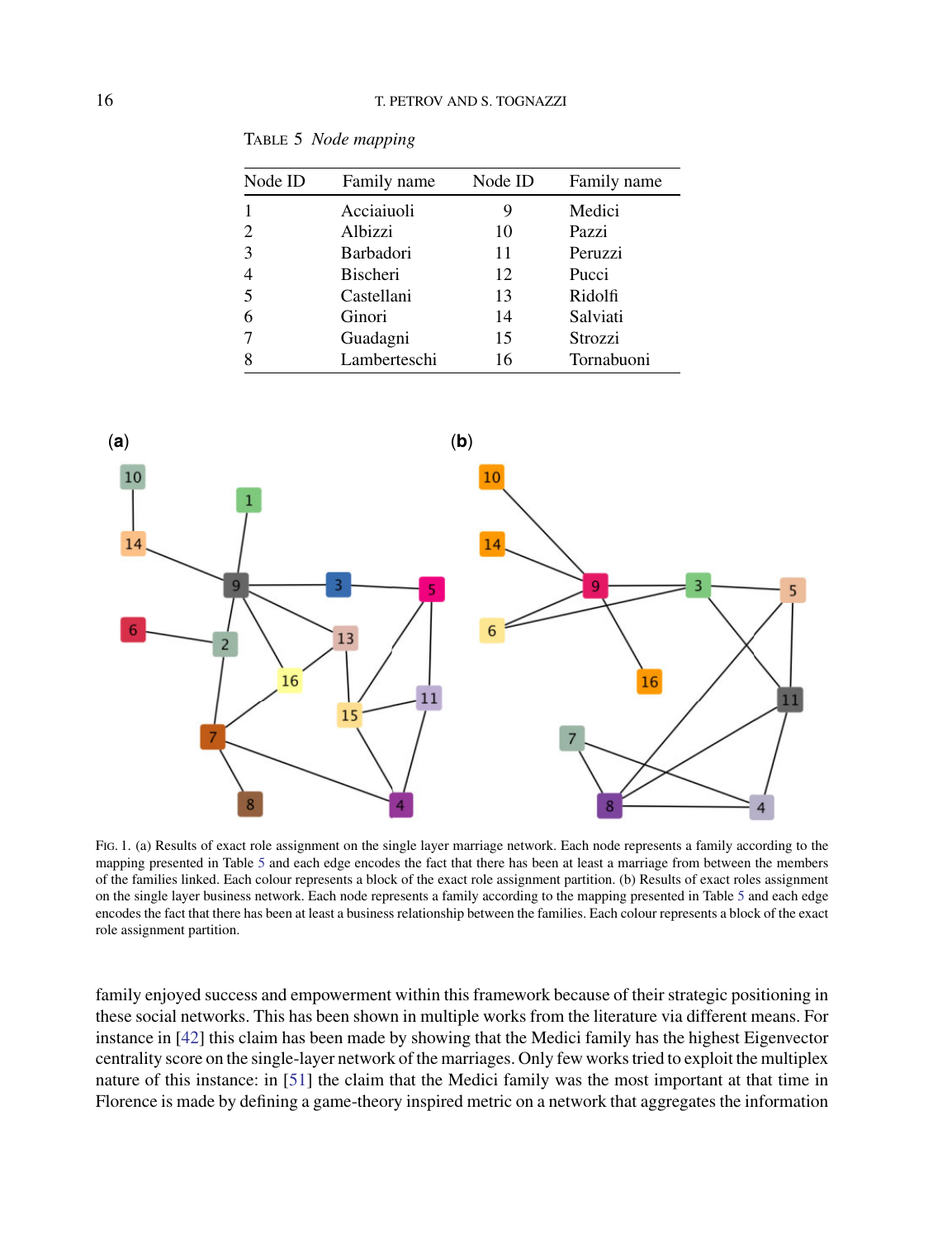<span id="page-16-0"></span>

FIG. 2. Results of exact role assignment on the MLN. Layer 1 (L1) represents the marriage connections. Layer 2 (L2) represents the business connections. Each colour represents a block of the exact role assignment partition.

of the two layers. Similarly, in [\[22](#page-22-0)] a similarity measure between nodes is developed using the information from the same 2-layer multiplex that we use in this section. Then, the authors run a hierarchical clustering algorithm on what they refer as *multilinks* and use its output to detect communities. They claim the importance of the Medici family by showing that their proposed community detection algorithm places them as part of three communities while all the other families appear in at most two communities. We first discuss what we obtain using both exact and approximate role assignment on the single-layer networks. Then, we shall show the results using the proposed notions on the multiplex MLN. Let us first start by using the *exact role assignment* using only the marriage single-layer network: the result is shown in Fig. [1a](#page-15-0) and as we can see there is no reduction. Therefore, no meaningful information is provided by this notion on this network. Then, we use the same notion on the business single-layer network. The result is presented in Fig. [1b](#page-15-0) and we can see that, in this case, we discover that nodes 10, 14 and 16 are exact role equivalent.

We now apply the extension of exact role assignment to the multiplex network and the results obtained are depicted in Fig. 2. As in the case of the marriage network we do not find any role equivalent nodes meaning that we cannot infer any information on this instance.

We have seen that the notion of exact role assignment cannot provide any meaningful insight on the social roles covered by the families in this dataset. We now proceed to address the following two questions. First, we saw that exact role assignment cannot provide meaningful partitions for the singlelayer networks, what is the result of applying the proposed approximate extension on the single-layer networks? Second, why we need the multiplex representation in combination with the approximate extension?

To address the first question we apply the proposed approximate role assignment extension on the marriage network using  $\varepsilon = 1$  (Fig. [3a](#page-17-0)) and  $\varepsilon = 2$  (Fig. [3b](#page-17-0)). As we can see from Fig. 3b all the nodes collapse in the same block, therefore resulting in a trivial partition. A different result is obtained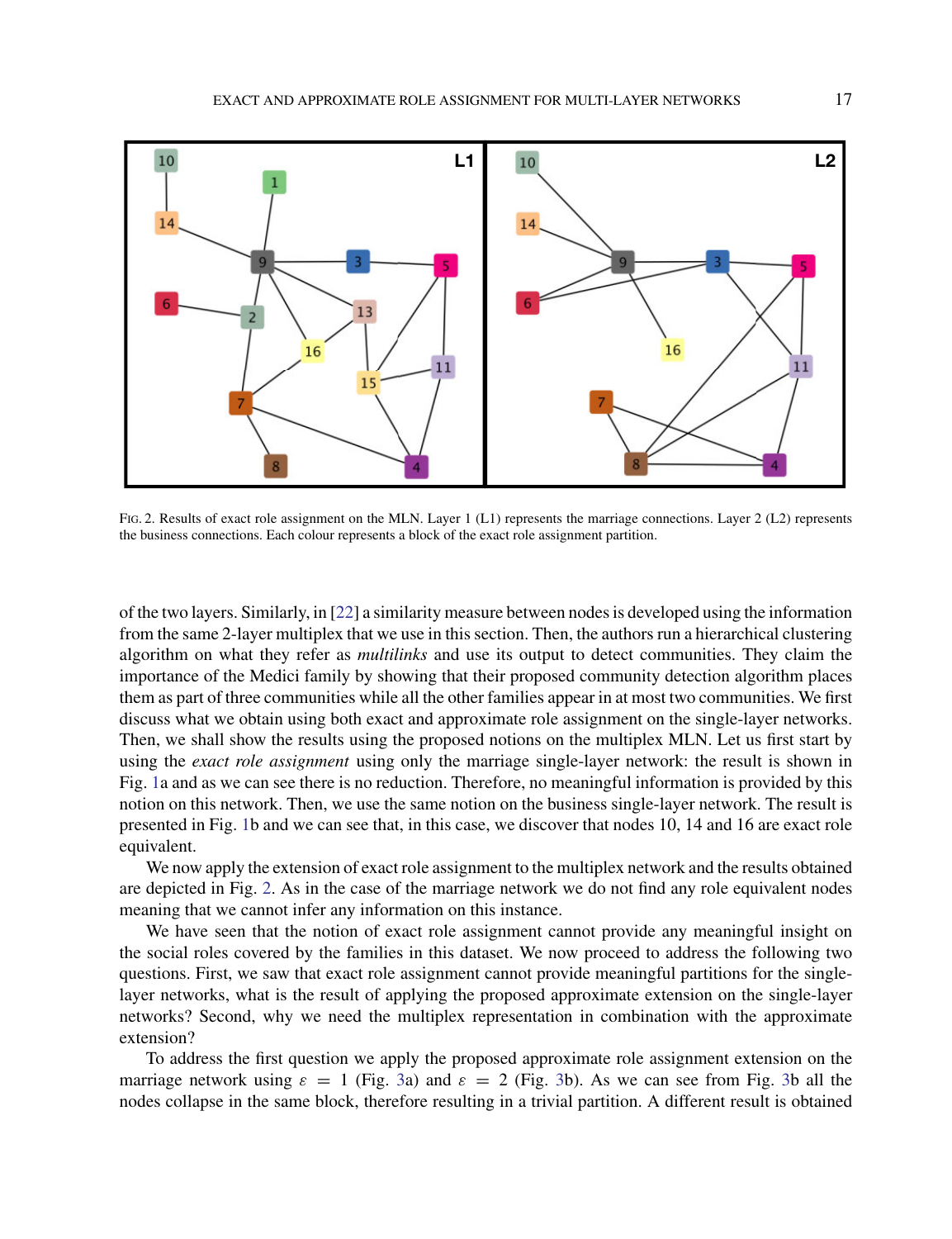<span id="page-17-0"></span>

Fig. 3. (a) Results of 1-approximate role assignment on the single layer marriage network. Each node represents a family according to the mapping presented in Table [5](#page-15-0) and each edge encodes the fact that there has been at least a marriage from between the members of the families linked. Each colour represents a block of the 1-approximate role assignment partition. (b) Results of 2-approximate role assignment on the single layer marriage network. Each node represents a family according to the mapping presented in Table [5](#page-15-0) and each edge encodes the fact that there has been at least a marriage from between the members of the families linked. Each colour represents a block of the 2-approximate role assignment partition.

when we use  $\varepsilon = 1$ . The resulting partition of 1-approximate role equivalent nodes is the following:  $\mathcal{H} = \{\{1, 2, 3, 6, 8, 10, 13, 14, 16\}, \{4\}, \{5, 11, 15\}, \{7\}, \{9\}\}.$  This partition suggests that nodes 5, 11 and 15 engage in the same social role in the network, and we will discuss this thoroughly later in the section. If we apply the approximate role assignment on the business network using  $\varepsilon = 1$  (Fig. [4\)](#page-18-0) we can see that we obtain the trivial partition. To sum up, if we use the proposed approximate extension on single-layer networks we find trivial partitions even for a small value of  $\varepsilon$  and therefore it does not prove as useful as expected. It is worth noting that this, in general is not true, for instance the combination of the marriage network with  $\varepsilon = 1$  provides a non-trivial partition of the nodes. From an omitted experimental evaluation of this notion on single-layer networks we can see that the phenomenon of obtaining the trivial partition for small values of  $\varepsilon$  is persistent on many benchmark networks.

To address the second question we now take the multiplex representation of the instance and apply the proposed notion. If we use the exact role assignment (Fig. [2\)](#page-16-0) we find the trivial partition and we do not obtain any information. We then apply the approximate version with  $\varepsilon = 1$  (Fig. [5a](#page-18-0)) and we observe that we find the first non-trivial block composed by nodes 10 and 14. We previously saw that with exact role assignment on the business network we found the block {10, 14, 16}, then we saw that with  $\varepsilon = 1$ on the marriage network we found the block {1, 2, 3, 6, 8, **10**, 13, **14**, **16**}. In other words, except for the trivial partition in which every node is a singleton, we were never able to discriminate between these nodes thus justifying the use of all the information available because in order to discriminate between these three nodes we need to fully exploit the expressiveness of the multiplex.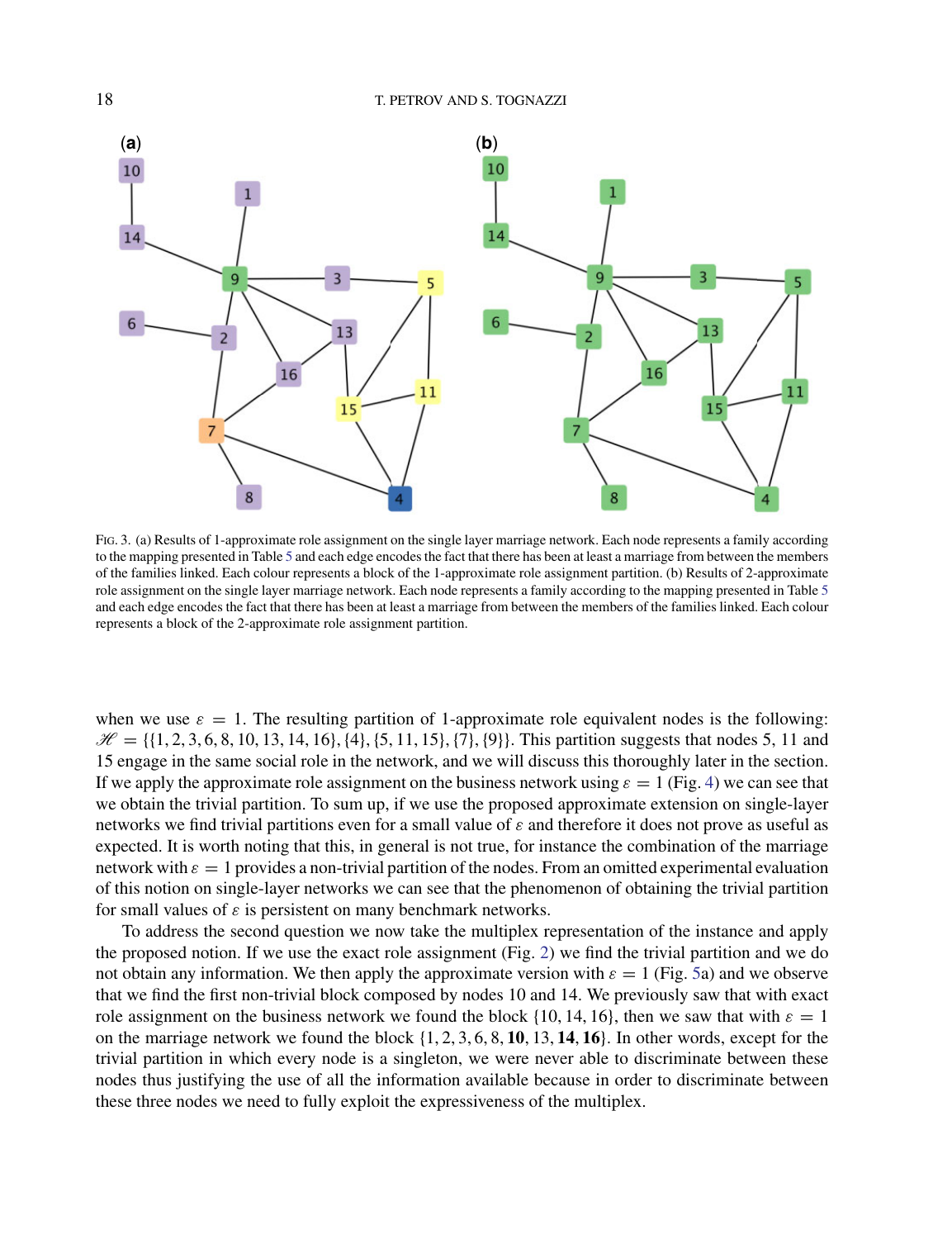<span id="page-18-0"></span>

Fig. 4. Results of 1-approximate role assignment on the single layer business network. Each node represents a family according to the mapping presented in Table [5](#page-15-0) and each edge encodes the fact that there has been at least a business relationship between the families. Each colour represents a block of the exact role assignment partition.



Fig. 5. (a) Results of 1-approximate role assignment on the MLN. Layer 1 (L1) represents the marriage connections. Layer 2 (L2) represents the business connections. Each colour represents a block of the 1-approximate role assignment partition. (b) Results of 2-approximate role assignment on the MLN. Layer 1 (L1) represents the marriage connections. Layer 2 (L2) represents the business connections. Each colour represents a block of the 2-approximate role assignment partition.

Then, from Fig. 5b, we can observe that if we loosen the constraints we are able to capture another non-trivial partition. For instance with  $\varepsilon = 2$  we can observe the following block {1, 2, 6, 10, 13, 14, 16} and if we compare it with the block that we previously found on the marriage network only we can see that we have been able to single out node 8, meaning that, when taking in account both marriage and business relationships that node plays a different social role in the network. Moreover if we compare with the previous block that made nodes 5, 11 and 15 equivalent we can now see that we are able to discriminate among them because of the differences that emerge by considering both layers.

Finally, when we use  $\varepsilon = 3$  (Fig. [6a](#page-19-0)) we observe another interesting phenomenon: we are able to discriminate node 9, which represents the Medici family, with respect to the rest of the network thus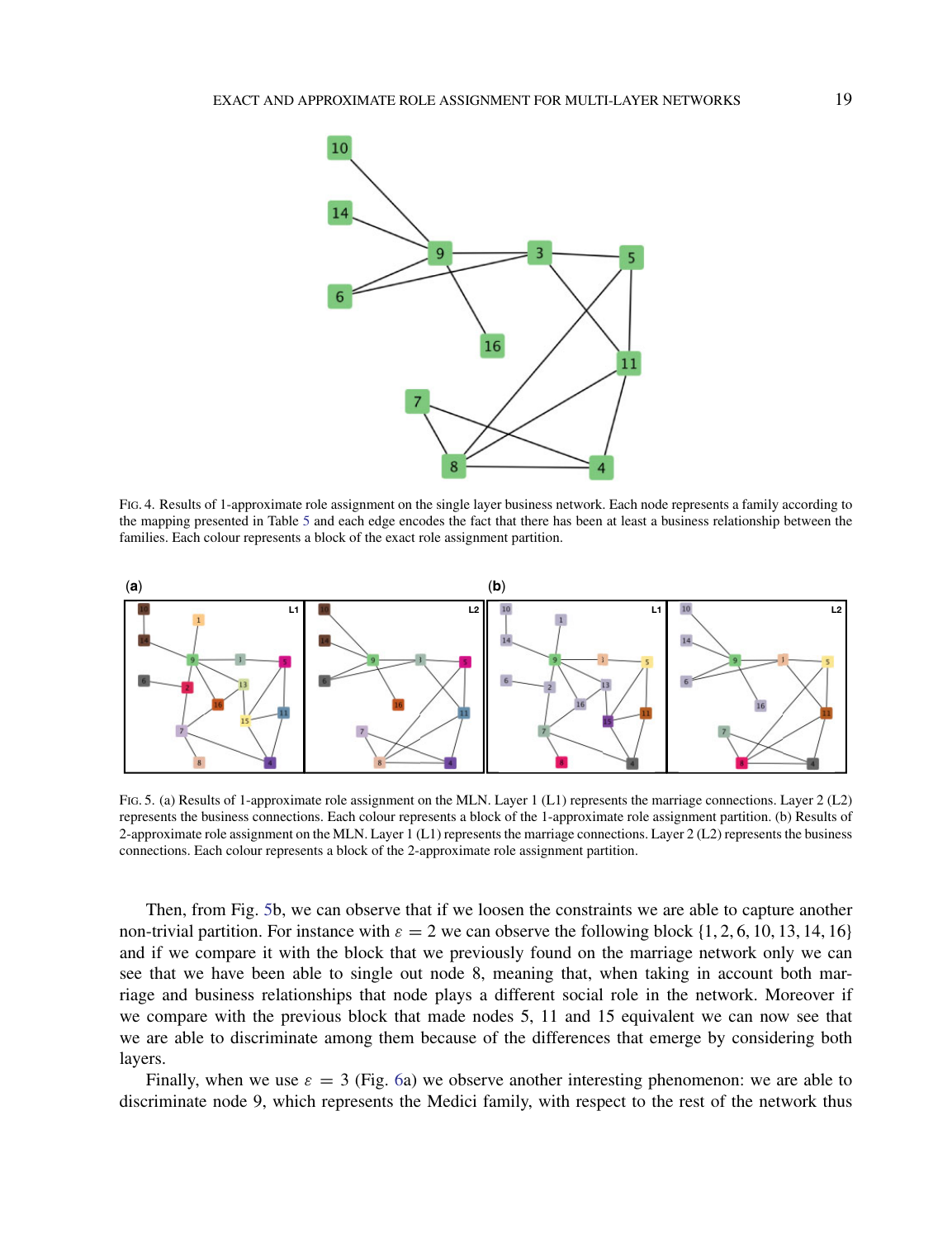<span id="page-19-0"></span>

Fig. 6. (a) Results of 3-approximate role assignment on the MLN. Layer 1 (L1) represents the marriage connections. Layer 2 (L2) represents the business connections. Each colour represents a block of the 3-approximate role assignment partition. (b) A dendrogram representation of the hierarchy of ε-approximate role assignment partitions discovered by the methodologies presented in Section [3.](#page-8-0)

adding our proposed methodology to the long line of techniques that manage to distinguish this fact. It is worth noting that this is not the case neither if we use exact role assignment nor approximate role assignment on any of the single layer networks.

The partitions depicted in Figs [5a](#page-18-0),b, and 6a can be illustrated using a dendrogram as well (Fig. 6b) which is a common way to represent the partitions obtained using hierarchical clustering. We would like to stress that role equivalence and hierarchical clustering cannot be compared to one another (see Discussions [6.2\)](#page-20-0), nor it can be compared to community detection (see Discussions 6.1). It is worth pointing out that in [\[22](#page-22-0)] using community detection nodes 3 and 7 participate in the same communities on the same number of layers. Nodes 3 and 7 can be discriminated using the proposed methodology from [\[22\]](#page-22-0) only by going in-depth in the link based dendrogram. Using our technique we are able to discriminate between those nodes because, despite they share some traits in common, they play a different social role in the Florence environment. In this case, we can clearly see how node 3 shares a direct marriage connection and a direct business connection with the Medici family (node 9) while node 7 does not.

### **6. Discussions**

#### 6.1 *Role equivalence vs. community detection*

Although role equivalence and community detection problem share some common traits, they are fundamentally different. The goal of community detection is to split the set of nodes in a certain number of communities based on their similarity, local vicinity or clustering. On the other hand, role equivalence aims at identifying which nodes cover the same social role. For example, let us imagine that there are two universities: University A and University B, and let us assume that employees of each university can be either Professor, Postdoc or PhD student. Then, assume that all the relationships among them are modelled with either a network or with a Multiplex MLN. The goal of a community detection algorithm in this hypothetical example would be to correctly split who is an employee of University A from the employees of University B. On the other hand, Role Equivalence aims at partitioning the nodes in three sets: Professors, Postdocs and PhD students regardless of which university employs them. It comes at no surprise at this point that the two problems give rise to different results and, in general,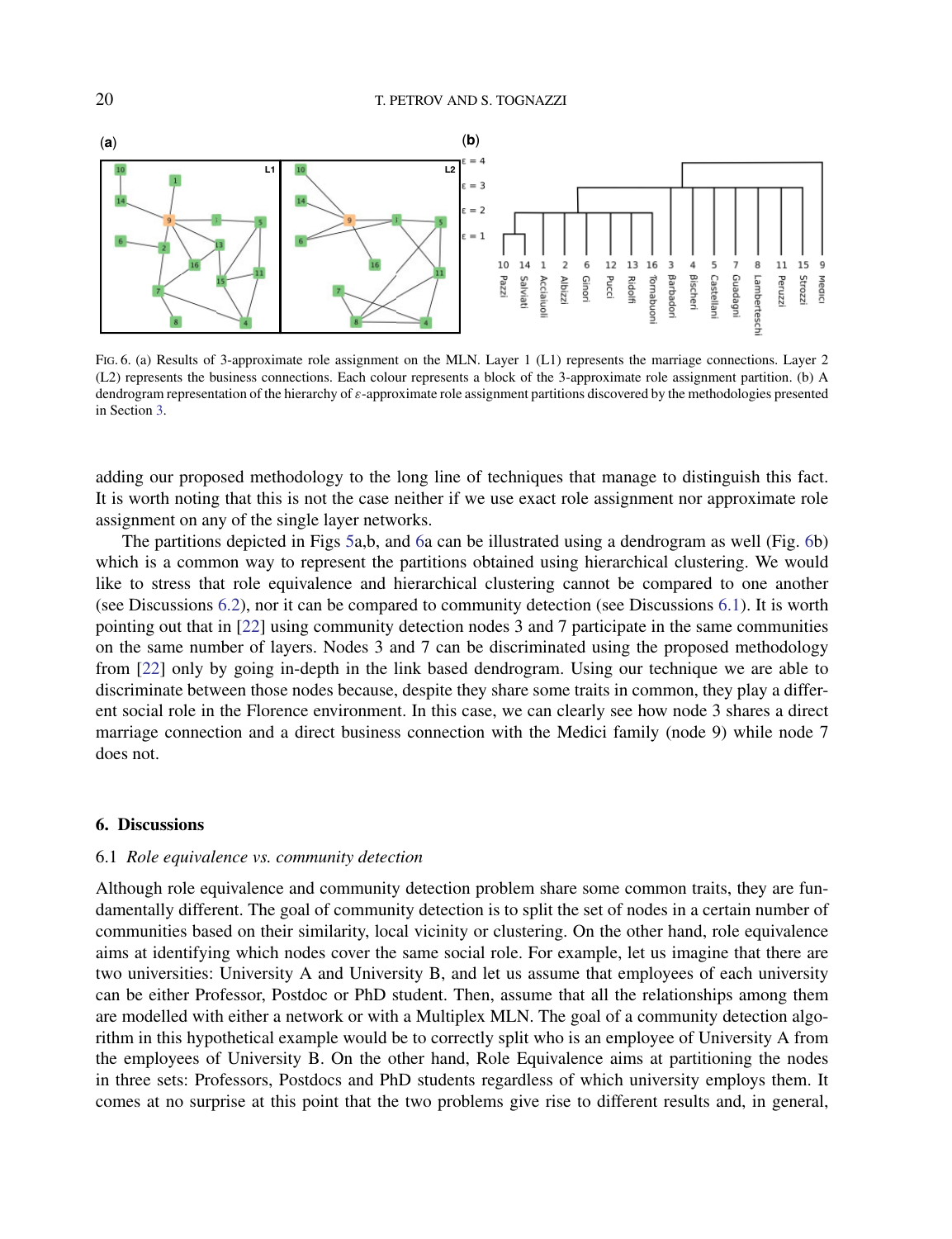<span id="page-20-0"></span>they cannot be compared to one another. Moreover, in the examples and in the proposed methodology for role equivalence we always use a partition and each node can only appear in one block of the partition. Community detection allows both the usage of partitions or *set coverage*. In the latter, a node can appear in more than one community. Another remark is that in [\[22](#page-22-0)], the communities discovered depend on two parameters  $\epsilon$  and *z*. The choice of those parameters, in general, depends on the network under consideration. This highlights another perk of the approach presented in this article, as the notions proposed in Section [3](#page-8-0) do not depend nor require a parameter search for the underlying instance.

## 6.2 *Approximate role equivalence vs. hierarchical clustering*

Another problem that can be related to role equivalence is hierarchical clustering. In this work, we used *dendrograms* to illustrate the hierarchy among partitions discovered using different values of ε. Dendrograms are frequently used to present results of Hierarchical Clustering algorithms (see [\[22\]](#page-22-0)) but, as we saw from the case-study about Florence, the results are in general incomparable and substantially different. In [\[22\]](#page-22-0), the authors define a similarity measure between the edges and then run their hierarchical clustering approach based on this measure. In general, when using hierarchical clustering approaches, one would have to define a measure of similarity between nodes and this is the main difference with our approach. With the proposed approach presented in Section [3,](#page-8-0) we do not require the modeller to define such a measure and our approach relies entirely on the topological structure of the MLN. Such similarity measures often rely on parameters that need tuning of their own as presented in [\[22](#page-22-0)] binding the results to the choice of parameters. Although it is a compelling idea to define a similarity measure such that an hierarchical clustering algorithm outputs the same dendrogram as the one presented in Fig. [6b](#page-19-0), we could not discover any and finding such a measure is one of the possible future directions.

### 6.3 *Static networks vs. dynamic networks*

Some of the techniques mentioned in the related works of this article can be applied on dynamic networks [\[52\]](#page-23-0). The work proposed in this paper is currently limited to static multiplex MLNs meaning that one can do the computation of the partitions once the multiplex is fixed. If, for instance, one or multiple edges are added or removed, one would have to recompute the partitions.

# **7. Conclusions and future works**

In this article, we proposed a novel notion of exact role assignment for multiplex MLNs, inspired by BDE, an exact model reduction technique for dynamical systems. Moreover, we presented an approximate role assignment, inspired by the approximate counterpart of BDE. The relevance of the result was demonstrated by computing a variety of non-trivial role assignment partitions on real-world multiplex benchmarks. Throughout this work, we developed the notions of role assignment for undirected, unweighted networks. An immediate future direction includes considering weighted networks and the effect of approximate  $\varepsilon$ -perturbations on weighted instances. Moreover, we focused on static networks, and one of the possible directions is to investigate the possible extensions in an *online* fashion, so that our framework can deal with dynamic time-evolving multiplex MLNs.

The framework we presented in this article can be tailored to arbitrary extensions of centrality measures for multiplex MLNs. As such, it represents a versatile, cornerstone contribution to automated, flexible detection of role equivalence in complex networks.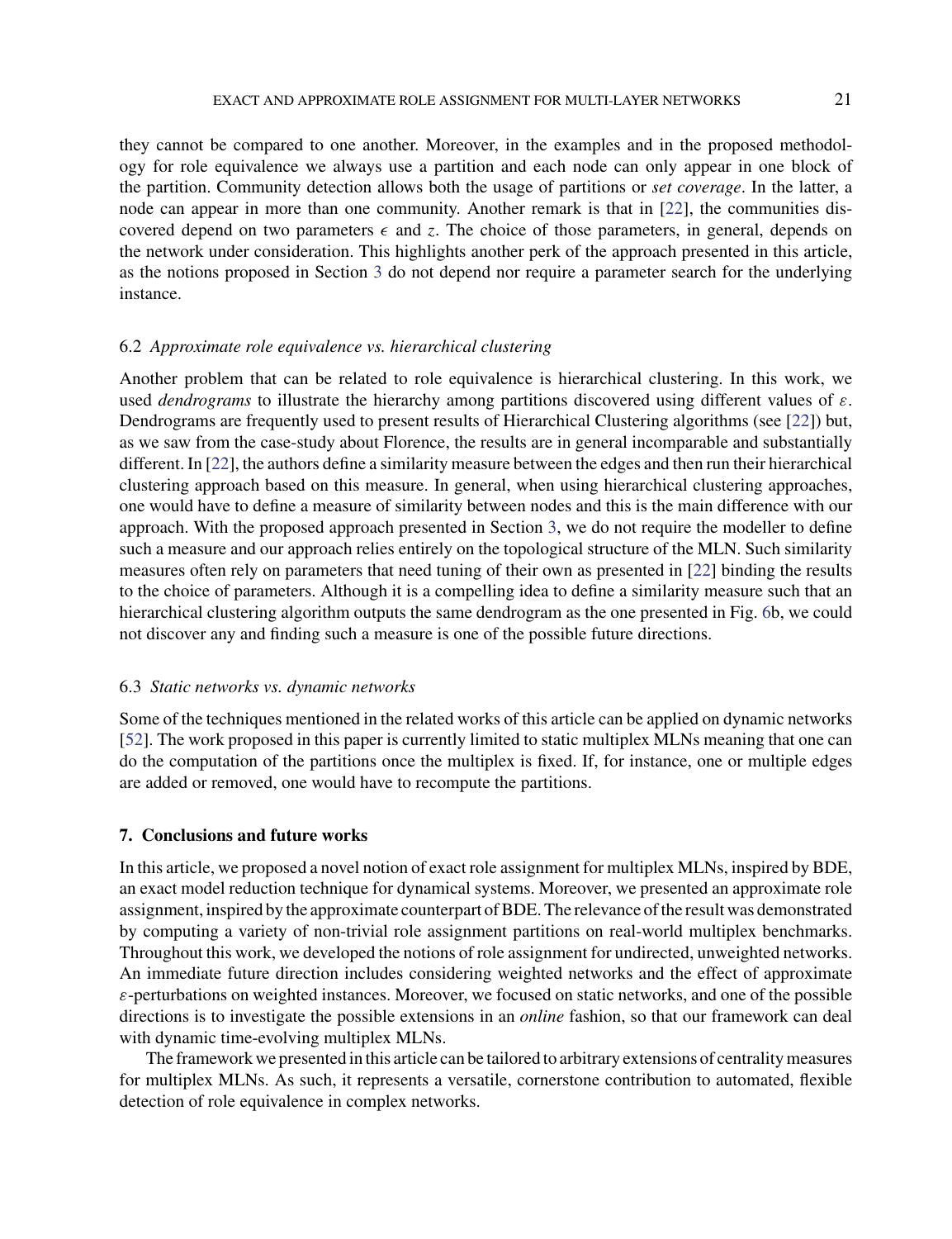# <span id="page-21-0"></span>**Funding**

The Ministry of Science, Research and the Arts of the state of Baden-Württemberg, and the Deutsche Forschungsgemeinschaft (DFG) Centre of Excellence 2117 Centre for the Advanced Study of Collective Behaviour (ID: 422037984).

# **Acknowledgments**

The authors would like to thank Giacomo Rapisardi for the inspiring discussions on the topic and Andrea Vandin for the support and the insights on the use of the tool ERODE.

### **REFERENCES**

- **1.** Lerner, J. (2005) Role assignments. *Network Analysis: Methodological Foundations* (U. Brandes and T. Erlebach eds.), LNCS Tutorial, vol. 3418. Springer-Verlag, pp. 216–252.
- **2.** MÜLLER, J. & BRANDES, U. (2019) The evolution of roles. *Proceedings of the 2019 IEEE/ACM International Conference on Advances in Social Networks Analysis and Mining*, ASONAM '19. New York, NY, USA: Association for Computing Machinery, pp. 406–413.
- **3.** Newman, M. (2003) The structure and function of complex networks. *Comput. Phys. Commun.*, **147**, 40–45.
- **4.** Bonacich, P. (1972) Factoring and weighting approaches to status scores and clique identification. *J. Math. Sociol*, **2**, 113–120.
- **5.** Katz, L. (1953) A new status index derived from sociometric analysis. *Psychometrika*, **18**, 39–43.
- **6.** Page, L., Brin, S., Motwani, R. & Winograd, T. (1999) The PageRank citation ranking: bringing order to the web. Technical Report 1999–66, Computer Science Department, Stanford University, 1999.
- **7.** Brandes, U., Delling, D., Gaertler, M., Gorke, R., Hoefer, M., Nikoloski, Z. & Wagner, D. (2008) On modularity clustering. *IEEE Trans. Knowl. Data Eng.*, **20**, 172–188.
- **8.** Brandes, U. & Lerner, J. (2010) Structural similarity: spectral methods for relaxed blockmodeling. *J. Class.*, **27**, 279–306.
- **9.** Fortunato, S. (2009) Community detection in graphs. *Phys. Rep.*, **486**, 75–174.
- **10.** De Domenico, M., Sol-Ribalta, A., Cozzo, E., Kivel, M., Moreno, Y., Porter, M., Gomez, S. & Arenas, A. (2013) Mathematical formulation of multi-layer networks. *Phys. Rev. X*, **3**, 041022.
- **11.** Kivel, M., Arenas, A., Barthelemy, M., Gleeson, J. P., Moreno, Y. & Porter, M. A. (2014) Multilayer networks. *J. Complex Netw.*, **2**, 203–271.
- **12.** Granell, C., Gomez, S. & Arenas, A. (2013) Dynamical interplay between awareness and epidemic spreading in multiplex networks. *Phys. Rev. Lett.*, **111**, 128701.
- **13.** Stella, M., Andreazzi, C. S., Selakovic, S., Goudarzi, A. & Antonioni, A. (2016) Parasite spreading in spatial ecological multiplex networks. *J. Complex Netw.*, **5**, 486–511.
- **14.** Bentley, B., Branicky, R., Barnes, C. L., Chew, Y. L., Yemini, E., Bullmore, E. T., Vrtes, P. E. & Schafer, W. R. (2016) The multilayer connectome of *Caenorhabditis elegans*. *PLoS Comput. Biol.*, **12**, 1–31.
- **15.** Nicosia, V. & Latora, V. (2015) Measuring and modeling correlations in multiplex networks. *Phys. Rev. E*, **92**, 032805.
- **16.** Cardillo, A., Gmez-Gardees, J., Zanin, M., Romance, M., Papo, D., Del Pozo Guerrero, F. & Boccaletti, S. (2013) Emergence of network features from multiplexity. *Sci. Rep.*, **3**, 1344.
- 17. DE DOMENICO, M., SOLÉ-RIBALTA, A., GÓMEZ, S. & ARENAS, A. (2014) Navigability of interconnected networks under random failures. *Proc. Natl. Acad. Sci USA*. *111*, 8351–8356.
- **18.** Barrett, L., Henzi, P. & Lusseau, D. (2012) Taking sociality seriously: the structure of multi-dimensional social networks as a source of information for individuals. *Philos. Trans. R. Soc. Lond. B*, **367**, 2108–2118.
- **19.** Franz, M., Altmann, J. & Alberts, S. (2015) Knockouts of high-ranking males have limited impact on baboon social networks. *Curr. Zool.*, **61**, 107–113.
- **20.** Gazda, S., Iyer, S., Killingback, T., Connor, R. & Brault, S. (2015) The importance of delineating networks by activity type in bottlenose dolphins (*Tursiops truncatus*) in Cedar Key, Florida. *R. Soc. Open Sci.*, **2**, 140263.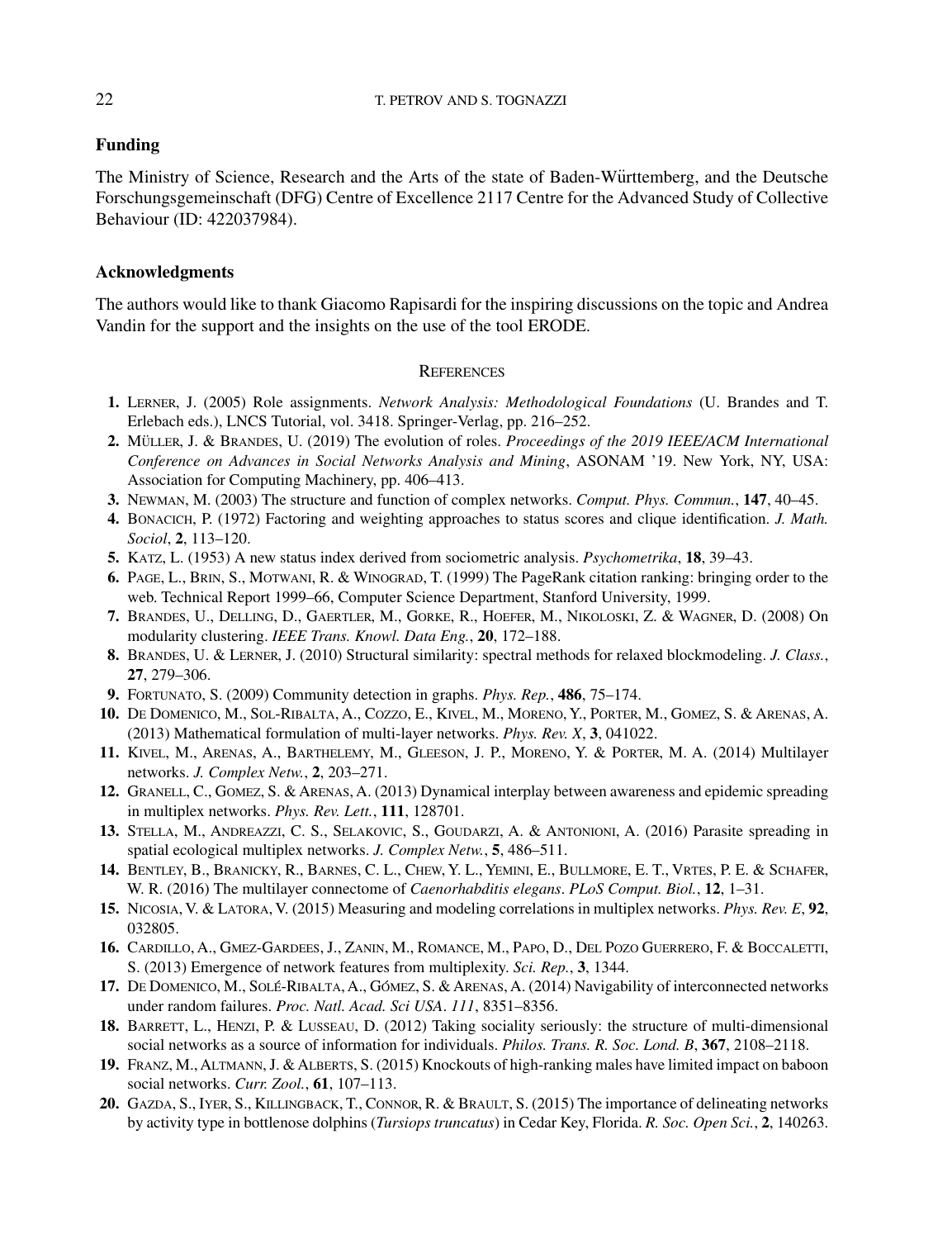- <span id="page-22-0"></span>**21.** Farine, D. R., Aplin, L. M., Sheldon, B. C. & Hoppitt, W. (2015) Interspecific social networks promote information transmission in wild songbirds. *Proc. R. Soc. B*, **282**, 20142804.
- **22.** Mondragon, R. J., Iacovacci, J. & Bianconi, G. (2018) Multilink communities of multiplex networks. *PLoS One*, **13**, 1–15.
- **23.** Battiston, F., Nicosia, V. & Latora, V. (2014) Structural measures for multiplex networks. *Phys. Rev. E*, **89**, 032804.
- **24.** De Domenico, M., Sol-Ribalta, A., Omodei, E., Gomez, S. & Arenas, A. (2013) Centrality in interconnected multilayer networks. *Physica D*, **323**.
- **25.** Sol Conde, L., Romance, M., Herrero, R., Flores, J., Garca del Amo, A. & Boccaletti, S. (2013) Eigenvector centrality of nodes in multiplex networks. *Chaos (Woodbury, N.Y.)*, **23**, 033131.
- 26. Tudisco, F., ARRIGO, F. & GAUTIER, A. (2018) Node and layer eigenvector centralities for multiplex networks. *SIAM J. Appl. Math.*, **78**, 853–876.
- **27.** Marx, M. & Masuch, M. (2003) Regular equivalence and dynamic logic. *Soc. Netw.*, **25**, 51–65.
- **28.** McKay, B. (1981) Practical graph isomorphism. *Congressus Numerantium*, **30**, 45–87.
- **29.** McKay, B. & Piperno, A. (2013) Practical graph isomorphism II. *J. Symbolic Comput*., **60**, 94–112.
- **30.** Tognazzi, S., Tribastone, M., Tschaikowski, M. & Vandin, A. (2018) Differential equivalence yields network centrality. *Leveraging Applications of Formal Methods, Verification and Validation. Distributed Systems - 8th International Symposium, ISoLA 2018, Limassol, Cyprus, November 5-9, 2018, Proceedings, Part III*, vol. 11246 of *Lecture Notes in Computer Science*. Cham, Swizerland: Springer International Publishing, pp. 186–201.
- **31.** De Domenico, M., Nicosia, V., Arenas, A. & Latora, V. (2015) Structural reducibility of multilayer networks. *Nat. Commun.*, **6**, 6864.
- **32.** Wasserman, S. & Faust, K. (1994) *Social Network Analysis: Methods and Applications* (Structural Analysis in the Social Sciences). Cambridge: Cambridge University Press. doi:10.1017/CBO9780511815478.
- **33.** De Domenico, M., Sol-Ribalta, A., Omodei, E., Gomez, S. & Arenas, A. (2015) Ranking in interconnected multilayer networks reveals versatile nodes. *Nat. Commun.*, **6**, 6868.
- **34.** Rahmede, C., Iacovacci, J., Arenas, A. & Bianconi, G. (2017) Centralities of nodes and influences of layers in large multiplex networks. *J. Complex Netw.*, **6**, 733–752.
- **35.** CARDELLI, L., TRIBASTONE, M., TSCHAIKOWSKI, M. & VANDIN, A. (2016) Efficient Syntax-driven Lumping of Differential Equations. *Proceedings of Tools and Algorithms for the Construction and Analysis of Systems – 21st International Conference* (TACAS), doi:10.1007/978-3-662-49674-9 6.
- **36.** Cardelli, L., Tribastone, M., Tschaikowski, M. & Vandin, A. (2017) Maximal aggregation of polynomial dynamical systems. *Proc. Natl. Acad. Sci. USA*, **114**.
- **37.** Tognazzi, S., Tribastone, M., Tschaikowski, M. & Vandin, A. (2018) Backward invariance for linear differential algebraic equations. *57th IEEE Conference on Decision and Control CDC*, pp. 3771–3776.
- **38.** Cardelli, L., Tribastone, M., Tschaikowski, M. & Vandin, A. (2018) Guaranteed error bounds on approximate model abstractions through reachability analysis. *Quantitative Evaluation of Systems - 15th International Conference, QEST 2018, Beijing, China, September 4–7, 2018, Proceedings*, vol. 11024 of *Lecture Notes in Computer Science.* Springer, 104–121.
- **39.** Petrov, T. & Tognazzi, S. (2020) Centrality-preserving exact reductions of multi-layer networks. *Leveraging Applications of Formal Methods, Verification and Validation: Engineering Principles*. Cham: Springer International Publishing, pp. 397–415.
- **40.** Kate, K. & Ravindran, B. (2009) Epsilon equitable partition: a positional analysis method for large social networks. *Proceedings of the 15th International Conference on Management of Data, December 9-12, 2009*, International School of Information Management, Mysore, India.
- **41.** Cardelli, L., Tribastone, M., Tschaikowski, M. & Vandin, A. (2017) ERODE: a tool for the evaluation and reduction of ordinary differential equations. *International Conference on Tools and Algorithms for the Construction and Analysis of Systems (TACAS)*, pp. 310–328.
- **42.** Padgett, J. F. & Ansell, C. K. (1993) Robust action and the rise of the Medici, 1400-1434. *Am. J. Sociol.*, **98**, 1259–1319.
- **43.** MAGNANI, M., MICENKOVÁ, B. & ROSSI, L. (2013) Combinatorial analysis of multiple networks. CoRR, **abs/1303.4986**.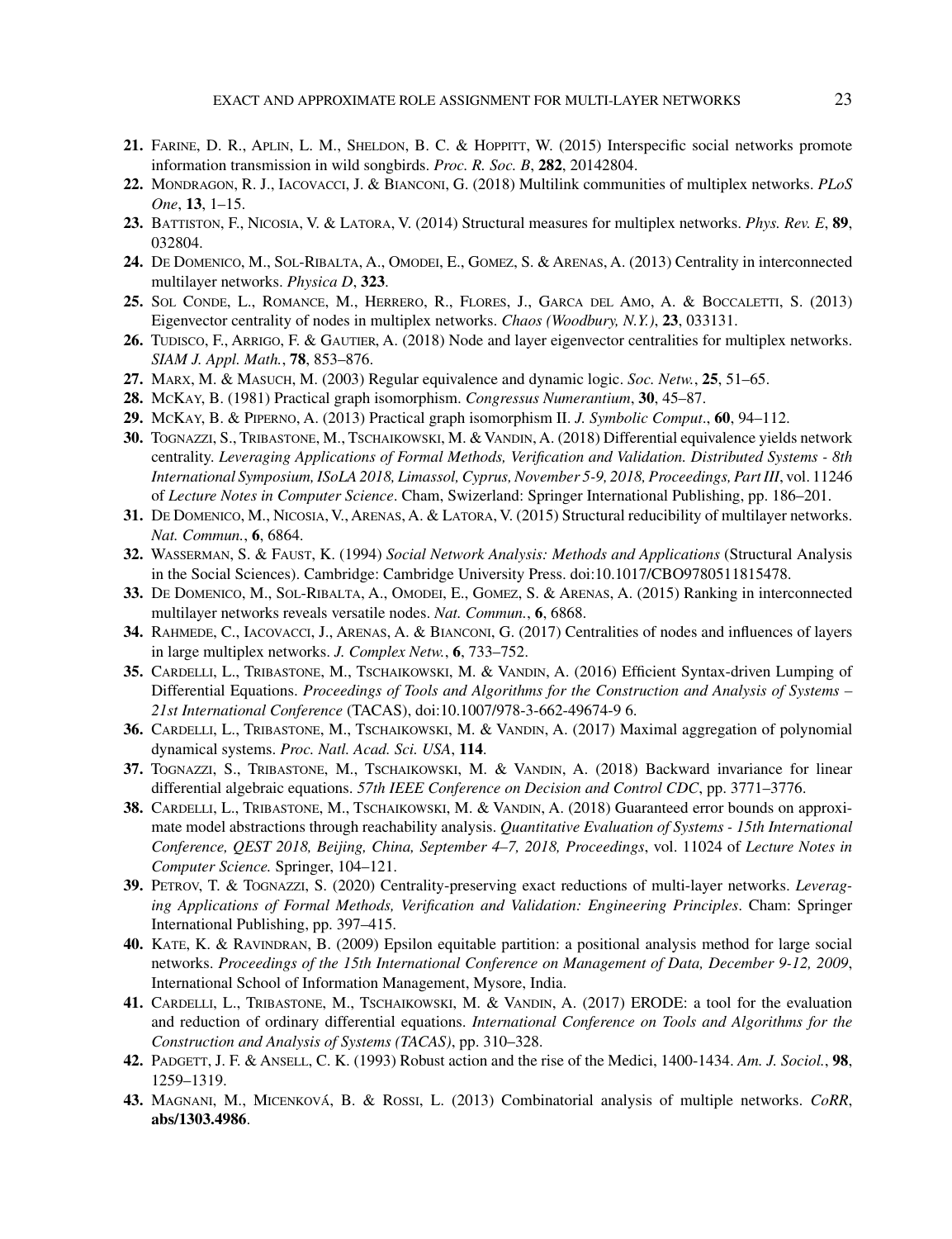- <span id="page-23-0"></span>**44.** Domenico, M. D., Lancichinetti, A., Arenas, A. & Rosvall, M. (2015) Identifying modular flows on multilayer networks reveals highly overlapping organization in social systems. *Phys. Rev. X*, **5**, 011027.
- **45.** Krackhardt, D. (1987) Cognitive social structures. *Soc. Netw.*, **9**, 109–134.
- **46.** Vickers, M. & Chan, M. (1981) *Representing Classroom Social Structure*. Melbourne: Victoria Institute of Secondary Education.
- **47.** Kapferer, B. (1972) *Strategy and Transaction in an African Factory: African Workers and Indian Management in a Zambian Town,* vol. 43. Manchester, England: Manchester University Press. pp. 362–363.
- **48.** Lazega, E. (2001) *The Collegial Phenomenon: The Social Mechanisms of Cooperation Among Peers in a Corporate Law Partnership*. Oxford, England (UK): Oxford University Press.
- **49.** Snijders, T. A. B., Pattison, P. E., Robins, G. L. & Handcock, M. S. (2006) New specifications for exponential random graph models. *Sociol. Methodol.*, **36**, 99–153.
- **50.** Stark, C., Breitkreutz, B.-J., Reguly, T., Boucher, L., Breitkreutz, A. & Tyers, M. (2006) BioGRID: a general repository for interaction datasets. *Nucleic Acids Res.*, **34**, D535–D539.
- **51.** Pagan, N. & Drfler, F.(2019) Game theoretical inference of human behavior in social networks.*Nat. Commun.*, **10**.
- **52.** Mucha, P., Richardson, T., Macon, K., Porter, M. & Onnela, J.-P. (2010) Community structure in timedependent, multiscale, and multiplex networks. *Science (New York, N.Y.)*, **328**, 876-878.

## **Appendix**

## **A. Translation from MLN to PIVP**

Consider the multiplex in Figure [A.1.](#page-15-0) The corresponding PIVP obtained via Definition [2.14](#page-6-0) is the following:

$$
\begin{aligned}\n\dot{x}_1 &= x_2 t_1 + x_3 t_1 + x_2 t_2 + x_2 t_3 + x_4 t_3 & \dot{t}_1 &= 2x_1 x_2 + 2x_1 x_3 + 2x_2 x_4 + 2x_3 x_4 \\
\dot{x}_2 &= x_1 t_1 + x_4 t_1 + x_1 t_2 + x_1 t_3 + x_4 t_3 & \dot{t}_2 &= 2x_1 x_2 + 2x_3 x_4 \\
\dot{x}_3 &= x_1 t_1 + x_4 t_1 + x_4 t_2 + x_2 t_3 + x_4 t_3 & \dot{t}_3 &= 2x_1 x_2 + 2x_1 x_4 + 2x_2 x_3 + 2x_3 x_4 \\
\dot{x}_4 &= x_2 t_1 + x_3 t_1 + x_3 t_2 + x_1 t_3 + x_4 t_3\n\end{aligned}
$$

#### **B. Example of multiplex exact role assignment**

Consider the multiplex in Fig. [A.1](#page-15-0) with  $V_N = \{1, 2, 3, 4\}$  and  $V_L = \{1, 2, 3\}$ . For the sake of readability, we will use  $\hat{V}_N = \{a, b\}$  and  $\hat{V}_L = \{s, p\}$  instead of  $\hat{V}_N \subseteq V_N$  and  $\hat{V}_L \subseteq V_L$ 



Fig. A.1. Multiplex MLN with four nodes and three layers.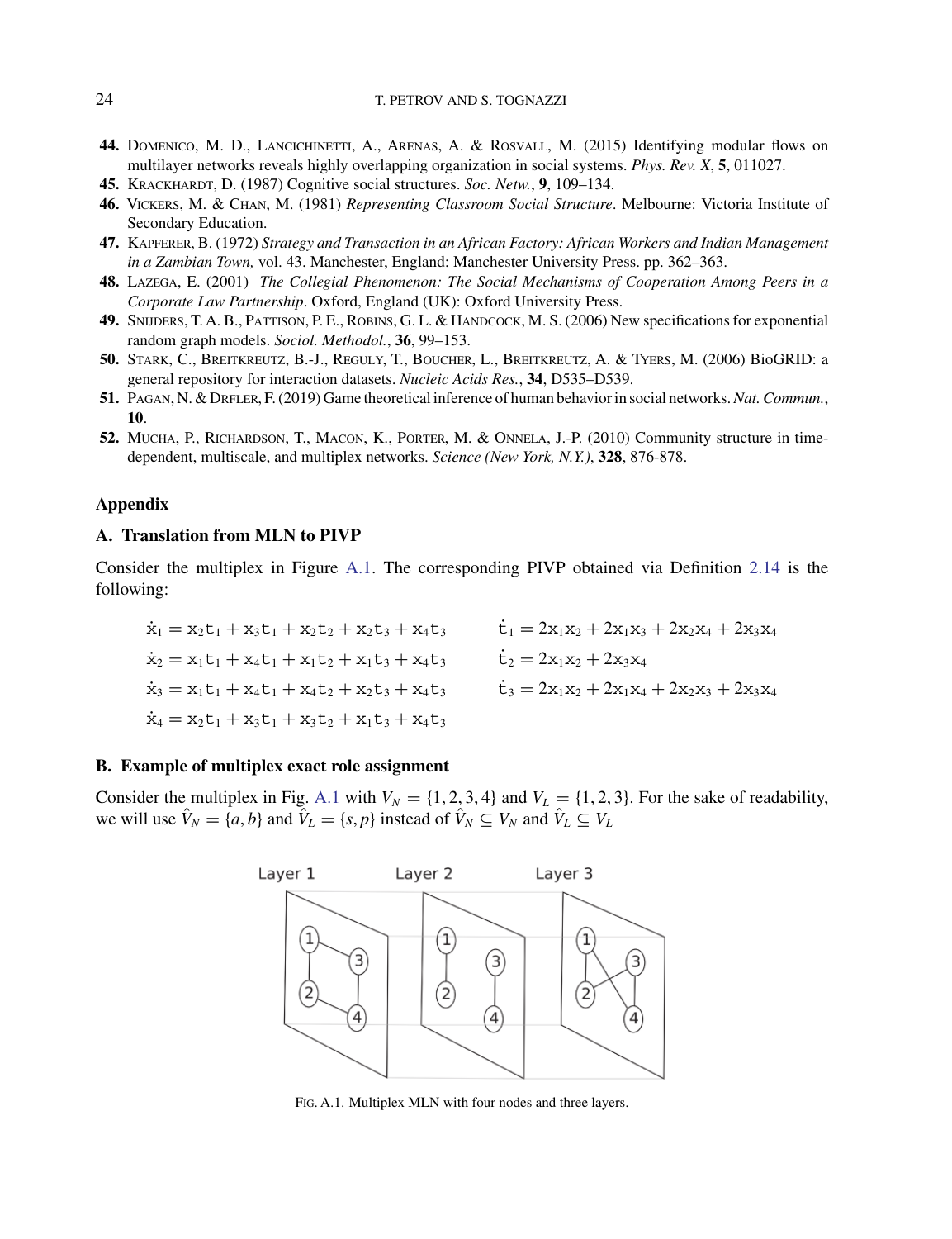Let us use the following 2-map:

- $r_1(1) = r_1(2) = a, r_1(3) = r_1(4) = b$
- $r_2(1) = r_2(3) = s$ ,  $r_2(2) = p$

The first step is to extract the set of neighbours for each node and layer:

- $N(1, 1) = \{2, 3\}, N(2, 1) = \{1, 4\}, N(3, 1) = \{1, 4\}$  and  $N(4, 1) = \{2, 3\}.$
- $N(1, 2) = \{2\}, N(2, 2) = \{1\}, N(3, 2) = \{4\}$  and  $N(4, 2) = \{3\}.$
- $N(1, 3) = \{2, 4\}, N(2, 3) = \{1, 3\}, N(3, 3) = \{2, 4\}$  and  $N(4, 3) = \{1, 4\}.$

Then, we apply *M* to each combination of nodes and representative of layers and obtain the multi-sets of neighbours:

- $M(1, s) = \{2, 3, 2, 4\}, M(2, s) = \{1, 4, 1, 3\}, M(3, s) = \{1, 4, 2, 4\}$  and  $M(4, s) = \{2, 3, 1, 3\}.$
- $M(1, p) = \{2\}, M(2, p) = \{1\}, M(3, p) = \{4\}$  and  $M(4, p) = \{3\}.$

Then, we apply  $r_1$  to each of the multi-sets then we obtained in the previous step in order to identify the multi-sets of the representatives of the nodes:

- $r_1(M(1,s)) = r_1(M(2,s)) = r_1(M(3,s)) = r_1(M(4,s)) = \{a, b, a, b\}.$
- $r_1(M(1, p)) = r_1(M(2, p)) = \{a\}$  and  $r_1(M(3, p)) = r_1(M(4, p)) = \{b\}.$

We will now shift our attention to the layers and the first thing we will do is apply *W* to each combination of layer and representative of the nodes:

- $W(a, 1) = W(b, 1) = W(a, 3) = W(b, 3) = \{1, 2, 3, 4\}.$
- $W(a, 2) = \{1, 2\}$  and  $W(b, 2) = \{3, 4\}.$

Then, similarly to what we did at the nodes level, we apply  $r_1$  to each of the sets that we obtained in the previous step:

- $r_1(W(a, 1)) = r_1(W(b, 1)) = r_1(W(a, 3)) = r_1(W(b, 3)) = \{a, a, b, b\}.$
- $r_1(W(a, 2)) = \{a, a\}$  and  $r_1(W(b, 2)) = \{b, b\}.$

We now have all the pieces in place to check the property we are interested in. Let us start with the nodes:

- $r_1(1) = r_1(2) = a$ : we need to check that for all  $l \in V_l$  the following  $r_1(M(1, r_2(l))) = r_1(M(2, r_2(l)))$ holds:
	- $r_1(M(1, r_2(1))) = r_1(M(1, r_2(3))) = r_1(M(1, s)) = \{a, b, a, b\}$  $r_1(M(2, r_2(1))) = r_1(M(2, r_2(3))) = r_1(M(2, s)) = \{a, b, a, b\}$
	- $r_1(M(1, r_2(2))) = r_1(M(1, p)) = \{a\}$  $r_1(M(2, r_2(2))) = r_1(M(2, p)) = \{a\}$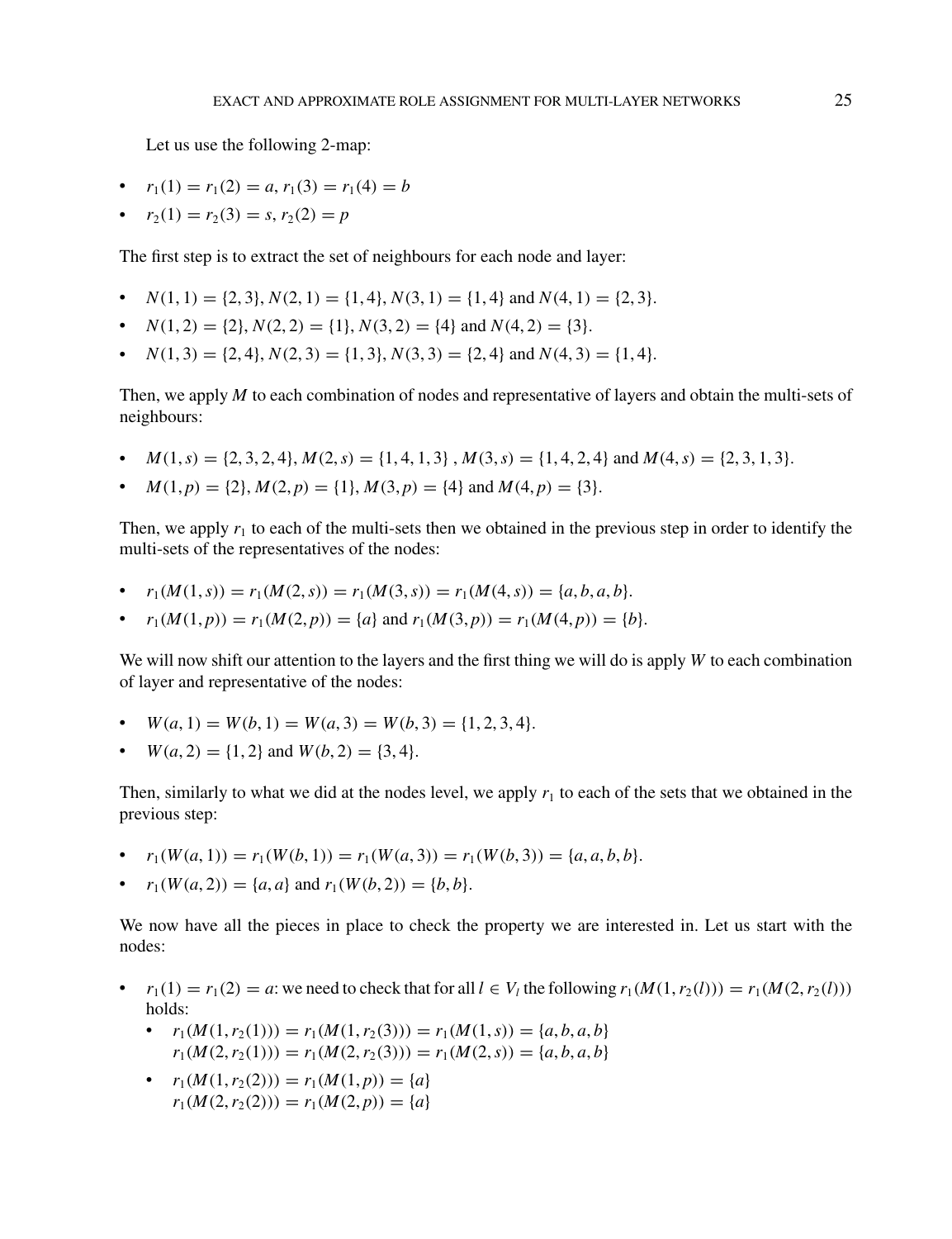- $r_1(3) = r_1(4) = b$ :
	- $r_1(M(3, r_2(1))) = r_1(M(3, r_2(3))) = r_1(M(3, s)) = \{a, b, a, b\}$  $r_1(M(4, r_2(1))) = r_1(M(4, r_2(3))) = r_1(M(4, s)) = \{a, b, a, b\}$
	- $r_1(M(3, r_2(2))) = r_1(M(3, p)) = \{b\}$  $r_1(M(4, r_2(2))) = r_1(M(4, p)) = \{b\}$

Similarly, we check the property on the layers:

- $r_2(1) = r_2(3) = s$ : we need to check that for all  $i \in V_n$  the following  $r_1(W(r_1(i), 1)) = r_1(W(r_1(i), 3))$ holds:
	- $r_1(W(r_1(1), 1)) = r_1(W(r_1(2), 1)) = r_1(W(a, 1)) = \{a, a, b, b\}$  $r_1(W(r_1(1), 3)) = r_1(W(r_1(2), 3)) = r_1(W(a, 3)) = \{a, a, b, b\}$
	- $r_1(W(r_1(3), 1)) = r_1(W(r_1(4), 1)) = r_1(W(b, 1)) = \{a, a, b, b\}$  $r_1(W(r_1(3), 3)) = r_1(W(r_1(4), 3)) = r_1(W(b, 3)) = \{a, a, b, b\}$

Therefore, we can conclude that *r* is a MLN exact role assignment.

## **C. BDE and approximate-BDE**

Consider the PIVP presented in Section [A.](#page-0-0) We show that  $\mathcal{H} = \{\{x_1, x_2, x_3, x_4\}, \{t_1, t_2, t_3\}\}\$ is not a BDE. We first re-write q according to the partition  $H$  by substituting the occurrences of variables with the representative of their block:

 $q_{x_1} = x_1t_1 + x_1t_1 + x_1t_1 + x_1t_1 + x_1t_1 = 5x_1t_1$   $q_{t_1} = 2x_1x_1 + 2x_1x_1 + 2x_1x_1 + 2x_1x_1 = 8x_1x_1$  $q_{x2} = x_1t_1 + x_1t_1 + x_1t_1 + x_1t_1 + x_1t_1 = 5x_1t_1$   $q_{t2} = 2x_1x_1 + 2x_1x_1 = 4x_1x_1$  $q_{x3} = x_1t_1 + x_1t_1 + x_1t_1 + x_1t_1 + x_1t_1 = 5x_1t_1$   $q_{t3} = 2x_1x_1 + 2x_1x_1 + 2x_1x_1 + 2x_1x_1 = 8x_1x_1$  $q_{x4} = x_1t_1 + x_1t_1 + x_1t_1 + x_1t_1 + x_1t_1 = 5x_1t_1$ 

We first study  $x_1 \sim_{\mathcal{H}} x_2$ , from Definition, we need to check the difference between the polynomials:

$$
\mathscr{P}^{\mathscr{H}}_{x_1,x_2} = q_{x_1} - q_{x_2} = 5x_1t_1 - 5x_1t_1 = 0x_1t_1
$$

We conclude that  $c(\mathcal{P}_{x_1,x_2}^{\mathcal{H}}, x_1t_1) = 0$ . An analogous reasoning applies to prove  $x_1 \sim_{\mathcal{H}} x_3$ ,  $x_1 \sim_{\mathcal{H}} x_4$ ,  $x_2 \sim_{\mathcal{H}} x_3$ ,  $x_2 \sim_{\mathcal{H}} x_4$  and  $x_3 \sim_{\mathcal{H}} x_4$ . We now proceed to analyse  $t_1 \sim_{\mathcal{H}} t_2$ :

$$
\mathscr{P}_{t_1,t_2}^{\mathscr{H}} = q_{t_1} - q_{t_2} = 8x_1x_1 - 4x_1x_1 = 4x_1x_1
$$

We show that  $c(\mathcal{P}_{t_1,t_2}^{H}, x_1x_1) = 4 \neq 0$  and we can therefore conclude that  $H$  is not a BDE. However, if we consider the approximate variant  $\varepsilon$ -BDE and we fix  $\varepsilon = 4$  we can conclude that  $\mathcal{H}$  is a 4-BDE.

#### **D. Proof of Theorem [3.2](#page-9-0)**

In order to prove Theorem [3.2,](#page-9-0) we need to show that under the assumption that  $i, j \in V_N$  belong to the same block  $H_x \in \mathcal{H}_x$  the following holds:

$$
\forall l \in V_L \; . \; r_1(M(i, r_2(l))) = r_1(M(j, r_2(l))) \Leftrightarrow \forall H'_x \in \mathcal{H}_x, \forall H'_t \in \mathcal{H}_t \; . \; \sum_{l \in H'_t} \sum_{k \in H'_x} A_{ikl} = \sum_{l \in H'_t} \sum_{k \in H'_x} A_{jkl}
$$